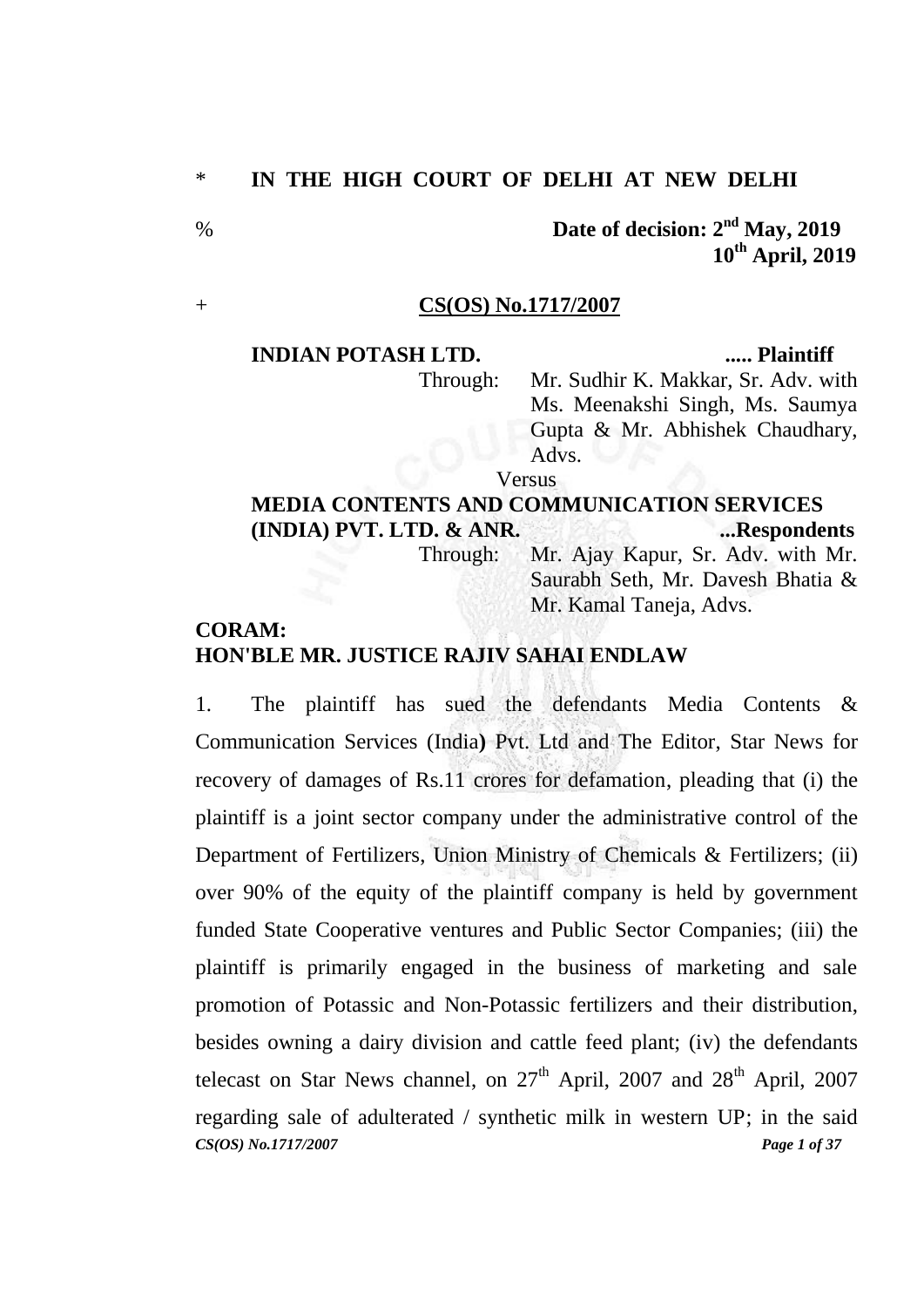*CS(OS) No.1717/2007 Page 2 of 37* telecast the name of the plaintiff was sought to be linked with the sale of adulterated / synthetic milk in Western UP; (v) the news feature imputed that officers of the plaintiff were associated with sale of adulterated / synthetic milk; (vi) only a fleeting appearance of Mr. A.K. Shrivastav, a non-executive level employee of the plaintiff in the Quality Control Department of the plaintiff was shown in the programme; (vii) though none of the senior management of the plaintiff saw the telecast but the same was brought to the notice of the plaintiff company through friends and well wishers of senior management of the plaintiff company; (vi) the telecast by the defendants is a glaring example of irresponsible journalism oriented to sensationalize issues without verifying the authenticity of the report; (viii) "the news feature appears to be motivated with extraneous considerations"; (ix) in the telecast, no presence of any chemical substance, in the production plant of the plaintiff at Sikandrabad, UP or the packaging section of the plaintiff in Kundli, Haryana where the milk is actually packed, is shown; (x) there was no material whatsoever to link the plaintiff or to prove association of the plaintiff with the production or sale of adulterated / synthetic milk; (xi) the plaintiff does not source any milk either from Hapur or Meerut, which were the places mentioned in the story telecast by the defendants as the centres for production and sale of adulterated / synthetic milk; (xii) the telecast imputes sale by the plaintiff of adulterated / synthetic milk in Karol Bagh, Rajouri Garden and in other areas of West Delhi; (xiii) the plaintiff does not sell any milk in retail at all and supplies milk only to top institutions of the country who have their own independent quality checks and control in respect of packaged milk; (xiv) no verification of the imputations made against the plaintiff was made from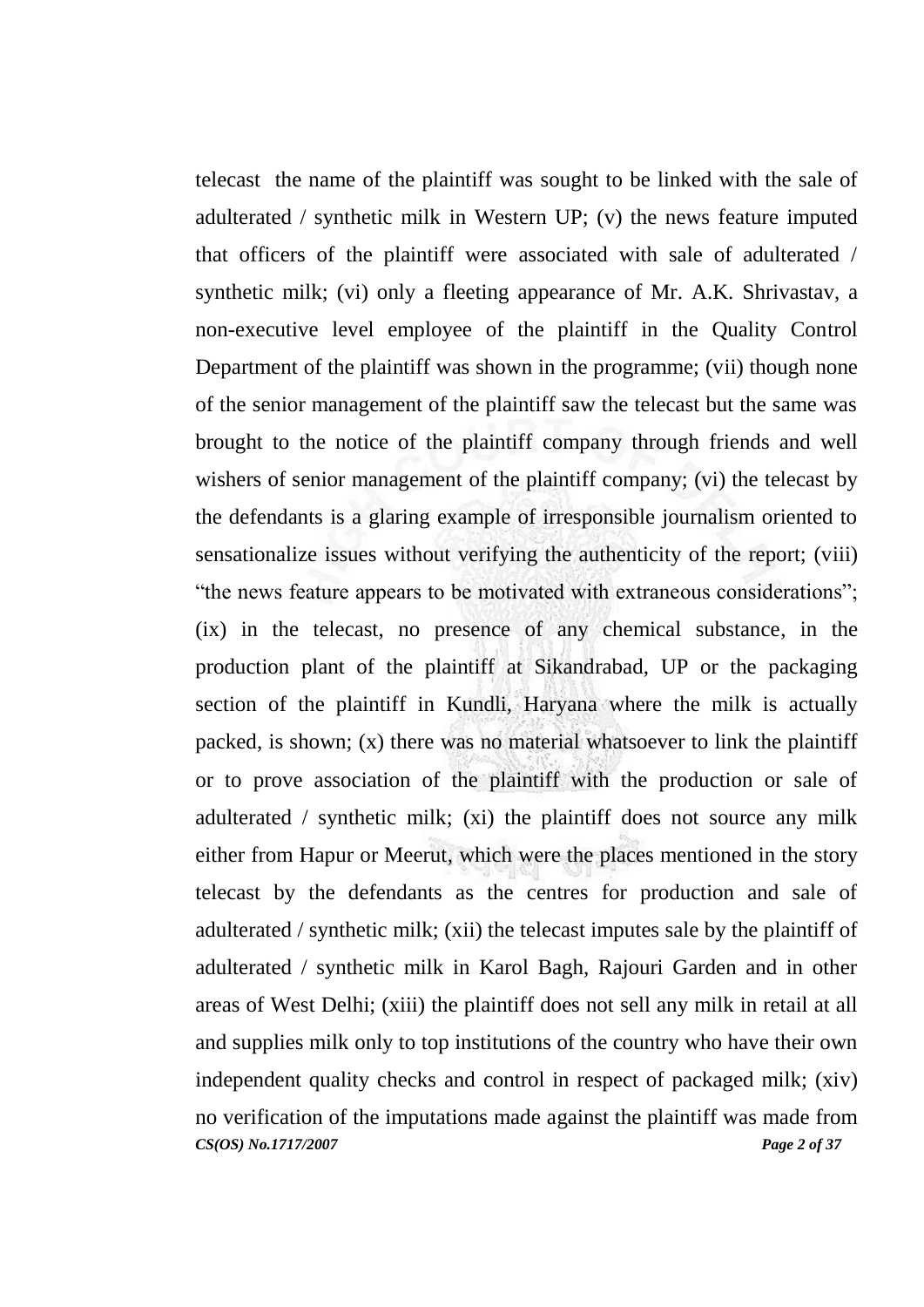*CS(OS) No.1717/2007 Page 3 of 37* the plaintiff; (xv) no person has made any complaint in respect of the milk produced by the plaintiff since no person gets the milk produced by the plaintiff or consumes the same; (xvi) the telecast "has had the effect of lowering the esteem of the plaintiff in the eyes of the general public. The loss to the reputation of the plaintiff and constituents of the plaintiff most of whom are Multi-State Co-operatives is incalculable as the plaintiff built the said reputation over decades of undaunted efforts in the field of agriculture and fertilizers and by observing and upholding the high business standards and commercial practices in its dealings"; (xvii) "the programme telecast by the defendants has caused the irreversible damage to the reputation of the plaintiff and has adversely effected the business prospects of the plaintiff as the reputation of the plaintiff has definitely been lowered in the eyes of general public and it may take several years for the plaintiff to salvage the damage to its reputation and redeem the faith of the general public"; (xviii) "the plaintiff submits that in the story telecast by the defendants which was of 45 minutes of duration less than one minute was devoted to the conversation with Mr. A.K. Shrivastav, the employee of the plaintiff company and the fleeting appearance of the junior level employee does not in any manner reveal the involvement of the plaintiff company or show that it had any role to play in the production or sale of adulterated / synthetic milk in western U.P."; (xix) "the programme run by the defendants was stage managed in order to tarnish the reputation of the plaintiff company and lower its esteem in the eyes of the general public"; and, (xx) the Managing Director of the plaintiff, vide e-mail dated 28<sup>th</sup> April, 2007 and communication dated  $1<sup>st</sup>$  May, 2007 informed the defendants that the plaintiff had no role in the production or sale of adulterated/synthetic milk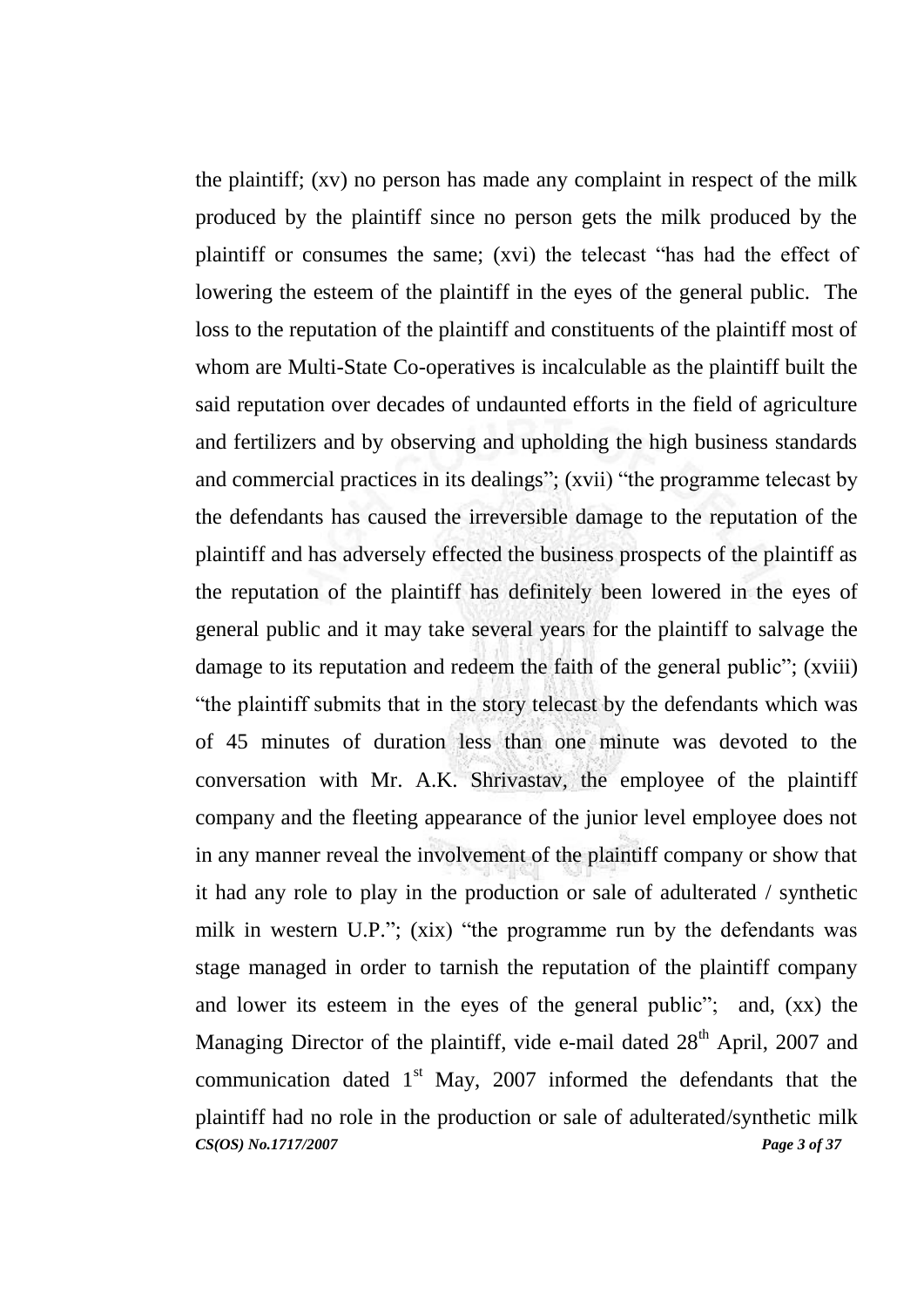and was ready and willing to work with the defendants to prevent the production and sale of adulterated / synthetic milk.

2. The suit was entertained and summons thereof ordered to be issued.

3. The defendants have defended the suit pleading that, (a) on receipt of information, the defendants verify the version of both sides and cover the same fairly in their news report; (b) for a case of defamation to be made out qua defendants engaged in the business of reporting news items and features, the plaintiff must make specific averments that the defendants have failed in the test applicable to them; (c) the pleadings in paras 'B' and "C" of the Preliminary Submissions are as under:

"B. That the plaintiff has failed to take note of the fact that the news story sought to be impugned by the Plaintiff was based upon the version given by Mr. A.K. Srivastava working at the Plaintiff company"s Quality Control Department who had revealed that chemicals were being added as preservatives to the outsourced milk at the Plaintiff"s Sikandrabad unit. That the Plaintiff's said employee further went on to state that urea, synthetic powder, detergents and like substances were also mixed to "adulterate" the milk. That further, two of the Plaintiff"s employees categorically make statements in the CD supplied by the Plaintiff as regards the irregularities in the procurement process of milk as also qua the irregularities during the time when the tankers filled with milk are cleared and by their own admission they have permitted and perpetuated milk adulteration.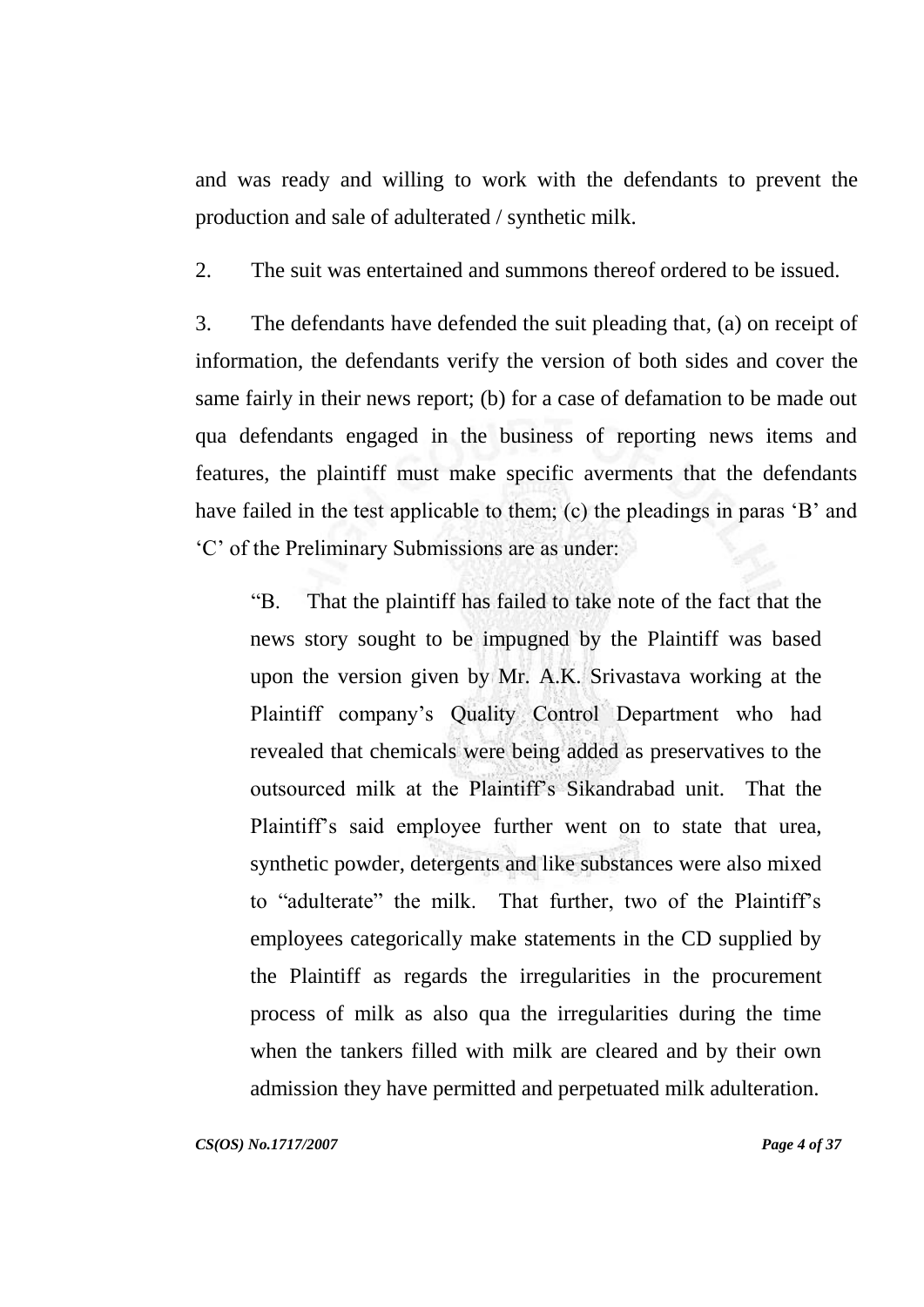C. That interestingly, the CD provided by the Plaintiff itself shows one Mr. Balakrishna who, at the time of the story was working as a Laboratory Assistant with the Plaintiff and categorically stated that there are no checks done for the detection of synthetic milk. He further goes on to state that in case the milk crosses permissible levels of adulteration, hydrogen and caustic is put in to cover the same so that it is not caught in the sample testing. Mr. Balakrishna further goes on to state in the meeting with him that the milk tankers received by the Plaintiff Company come with prior clearance due to the illegal nexus between them and the suppliers and no further checking is carried out by the Plaintiff Company. He also stated that the GM as also the other officers were involved in the nexus and took percentages. Mr. Balakrishana and a Mr. Dhiraj and Mr. Ranvir, further went on to state that milk never goes waste even if it is spoilt, sour or curdled since it is mixed with fresh milk and chilled, after which chemicals are added to it, so that the spoilt milk is not detected. It was also their own version that fertilizers, grass-fodder, urea, chemicals, synthetics, dalda, oil, maltose, alcohol, water, essence, tasla and safedi are mixed with milk in order to pass off spoilt and rotten milk as good milk. It was further stated that the said spoilt milk is then sold to known dairies like "Mother Diary" and in case the milk is so spoilt that it cannot pass off there, then it is sold to brands like "Parag". It was further stated that even spoilt and spurious milk when mixed with chemicals becomes fresh milk. It has further been stated that

*CS(OS) No.1717/2007 Page 5 of 37*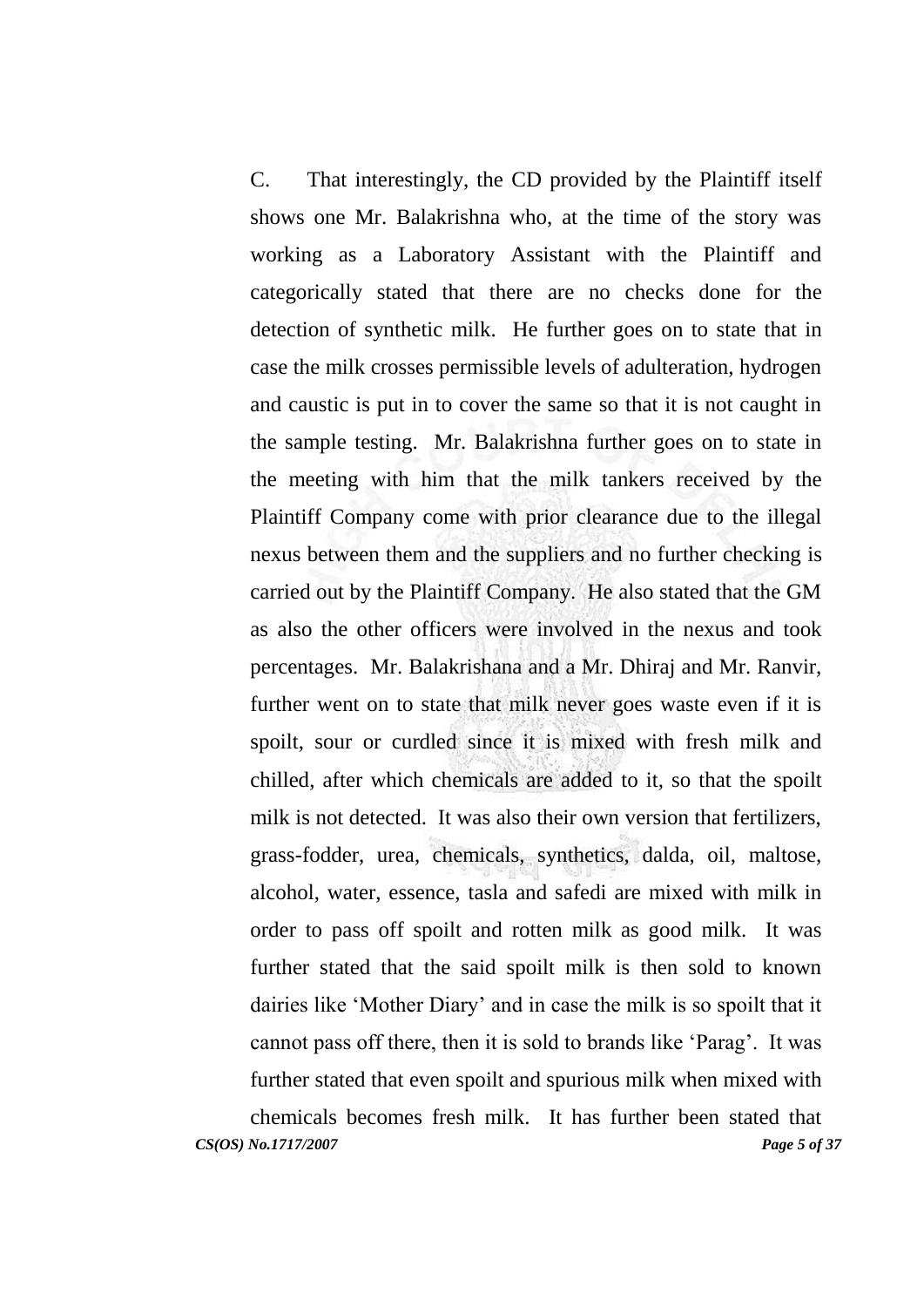accordingly, if the spoilt milk is so bad that it cannot be sold as A Grade milk, it is then disposed off as D Grade milk from which milk powder is made. It was also stated that spoilt milk, sour milk, tarter milk and non-consumable synthetic milk is easily passed off for making milk powder. Interestingly, they go on to state that stocks are not rejected at all and milk has not been rejected anywhere till date, no matter how bad the stock is, firstly due to the nexus and secondly, due to the chemicals used which turn completely sour and rotten milk to look like fresh milk. The justification for the same was stated to be that since the demand for the milk is much more than the supply, the shortage is met by purchasing rotten milk and mixing it with good milk as also safedi whereby the volume and the gravity of the milk is artificially increased. It was stated that by adding safedi to one litre of good milk, 15 litres of milk are produced which is then sold in the market without any such knowledge thereof to the consumers who unsuspectingly purchase it as and for the price of fresh milk",

(d) the story was telecast not with the specific intention to defame the plaintiff but to bring to the scrutiny of the public at large the malpractices and lapses on the part of the Quality Control Departments of the whole dairy industry in the region; (e) the story cannot be termed as defamatory as it was carried in good faith and for public good and is covered & protected by First, Second, Third and Ninth exception to Section 500 of Indian Penal Code, 1860; (f) the defendants rely upon fair comment and truth as a

*CS(OS) No.1717/2007 Page 6 of 37*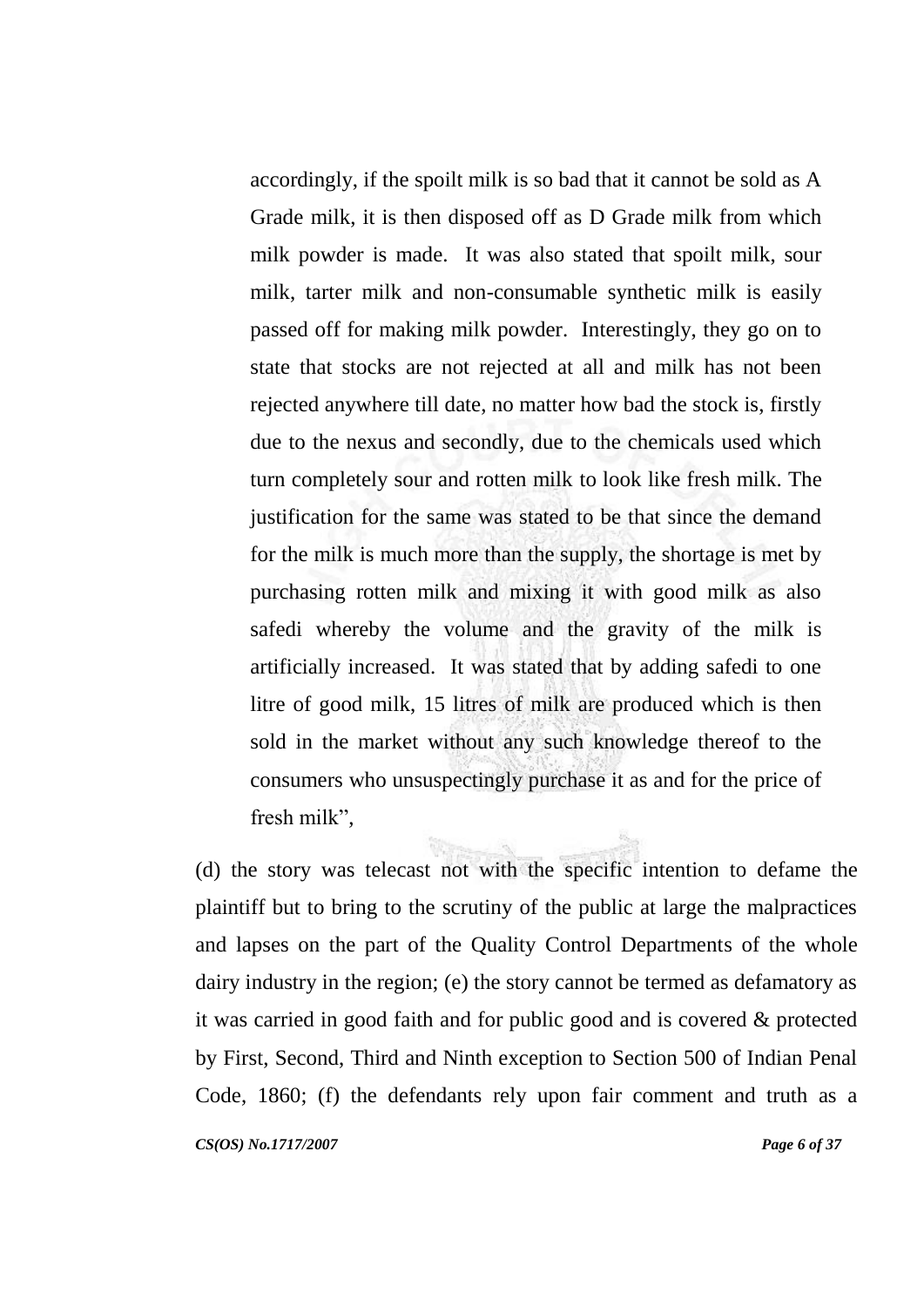defence; (g) the suit interfers with the media's rights under Articles  $19(1)(a)$ and  $19(1)(g)$  and Article 21 of the Constitution of India and the right to information of the people; reliance is placed on *Jawaharlal Darda Vs. Manoharrao Ganpatrao Kapsikar* (1998) 4 SCC 112, *Mother Dairy Foods & Processing Ltd. Vs. Zee Telefilms Ltd.* AIR 2005 Del 195 and *Khushwant Singh Vs. Menaka Gandhi* AIR 2002 Del 58; (h) the defendants carry news stories on their channel "Star News", only after satisfying themselves regarding the authenticity and credibility of the reportage and the same is carried out in good faith, for the information of the public at large and is not motivated in any manner; (i) the entire telecast and its transcript has to be seen as a whole to see whether a case for defamation is made out; (j) the telecast was not intended to defame any particular individual; (k) the defendants, vide their letter dated  $18<sup>th</sup>$ September, 2007 in response to the letter dated  $24<sup>th</sup>$  May, 2007 of the plaintiff had informed the plaintiff so but the plaintiff has still brought the present suit; (l) after clear interrogations and getting authentic report from the field officers of the plaintiff company, the defendants were under no obligation to discuss or verify them with the higher officials or senior management of the plaintiff company who would have merely denied the same and attempted to destroy all evidence of adulteration from the company premises before the telecast; (m) it was the plaintiff's own officials who gave information, explained and showed the process of large scale adulteration to the reporters of the defendants; and, (n) the plaintiff has not given any particulars of the damage suffered.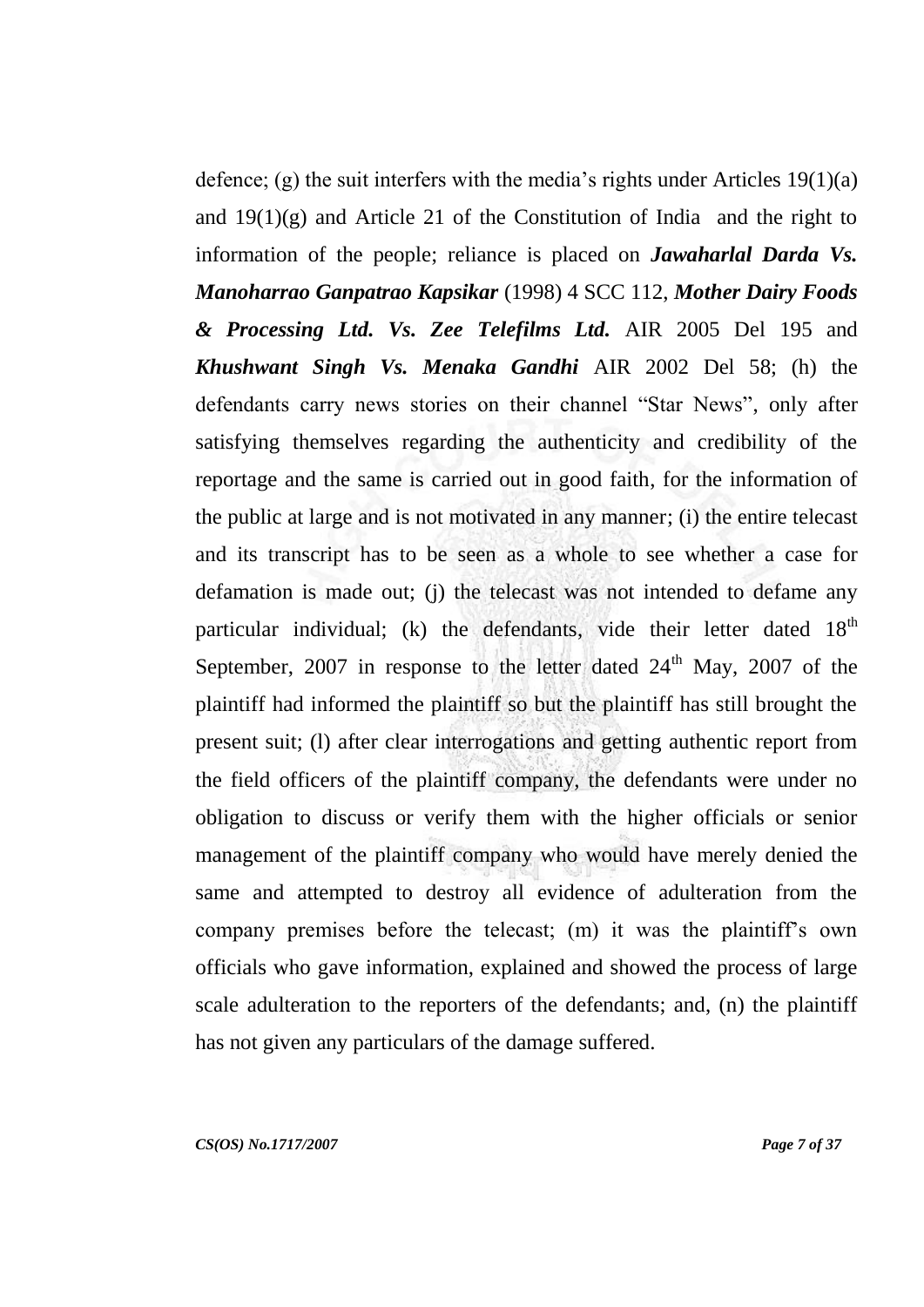4. Though a replication is found to have been filed by the plaintiff but only of denial of averments in the written statement and reiteration of contents of the plaint. It may however be mentioned that in response to para C of preliminary submissions in written statement of the defendants naming Balakrishna, Dhiraj and Ranvir, employees of the plaintiff, the plaintiff stated "It is denied as incorrect that any person by the name of Balakrishna was employed with the plaintiff as Laboratory Assistant, as alleged" and there was no specific denial or response with respect to Dhiraj and Ranvir.

5. On the pleadings of the parties, on  $20<sup>th</sup>$  July, 2009, the following issues were framed:

(i) Was the news item concerning the plaintiff telecast on Star News on  $27<sup>th</sup>$  /  $28<sup>th</sup>$  April, 2009, defamatory to the plaintiff? OPP

(ii) If the answer to issue (i) is in the affirmative, is the plaintiff entitled to damages and if so, to what extent? OPP

(ii) Relief.

and the parties relegated to trial.

6. The plaintiff in its evidence has examined three witnesses including A.K. Shrivastav featured in the telecast and the defendants in their evidence have examined two witnesses and closed their evidence on  $8<sup>th</sup>$  February, 2019.

*CS(OS) No.1717/2007 Page 8 of 37* 7. The counsels were heard on  $6<sup>th</sup>$  March, 2019, 13<sup>th</sup> March, 2019, 8<sup>th</sup> April, 2019 as well as today and though the file was sent to the Chamber for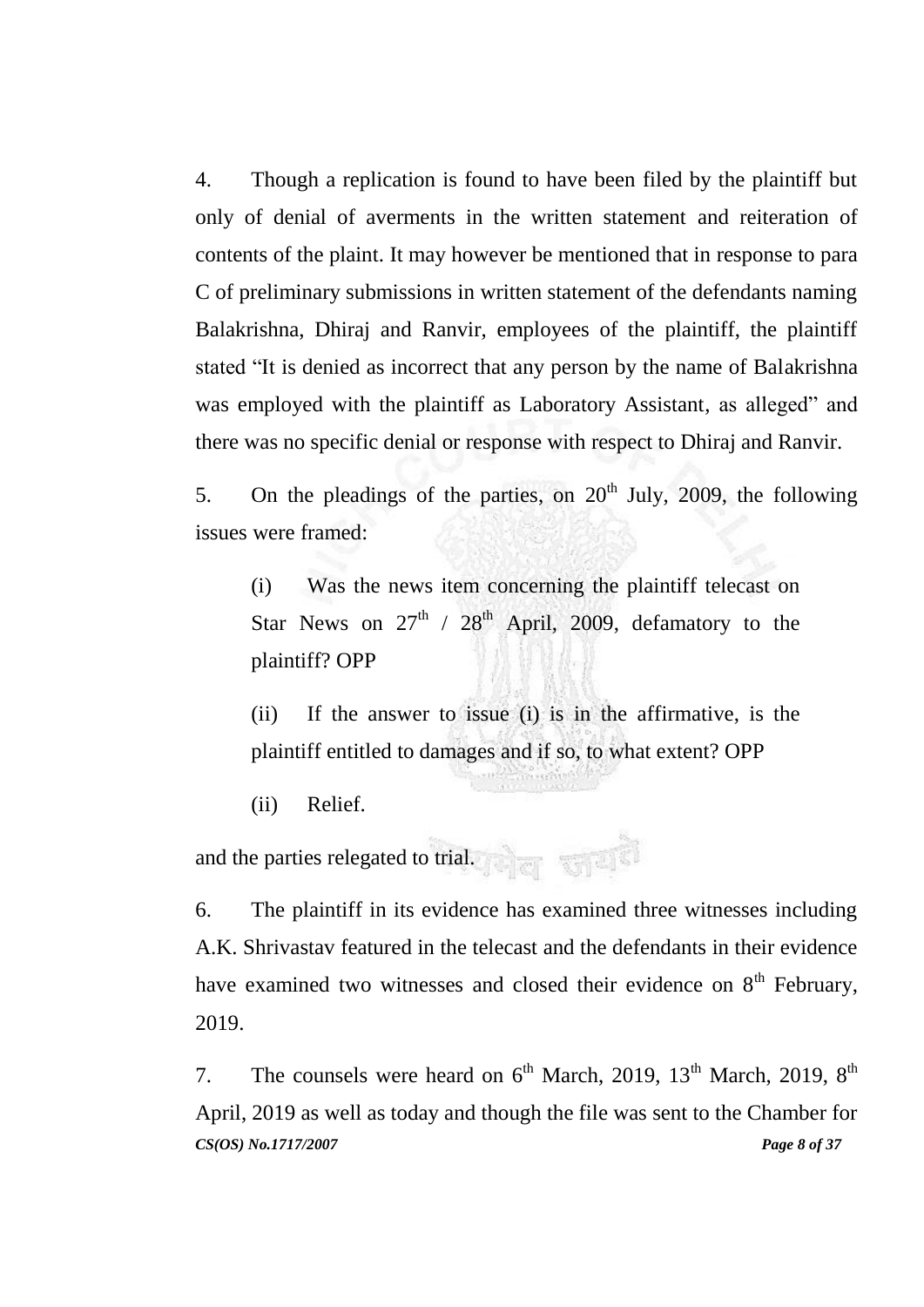dictating judgment on the same day but on request, liberty was also given to the counsels to file written submissions if so desire and the counsels have also submitted their written submissions / arguments on  $12<sup>th</sup>$  April, 2010 which are taken on record.

8. During the hearing on the earlier dates, attempts for amicable settlement were also made but did not fructify. Suffice it is to state, the contention of the senior counsel for the plaintiff during the hearing is, that (i) though the telecast of the defendants imputed adulteration of milk to the plaintiff but the defendants have failed to prove the truth thereof and the witnesses of the defendants, though claimed milk from the plaintiff to have been got tested, failed to produce before this Court the reports of the tests claimed to have been got done; (ii) though the defendants in the telecast, besides A.K. Shrivastav showed two other employees of the plaintiff but have failed to prove that they are indeed the employees of the plaintiff and the plaintiff has denied that they were the employees of the plaintiff; (iii) A.K. Shrivastav of the plaintiff though shown in the telecast is not shown speaking and only in the voiceover statements are attributed to him; (iv) the impugned telecast was outsourced by the defendants and the defendants did not verify the correctness thereof before telecast and washed their hands of authenticity of what was reported.

9. During the hearing, I enquired from the senior counsel for the plaintiff, whether the plaintiff has proved any loss / damage suffered.

10. The senior counsel for the plaintiff candidly admitted that the plaintiff has not proved any loss/damage suffered.

*CS(OS) No.1717/2007 Page 9 of 37*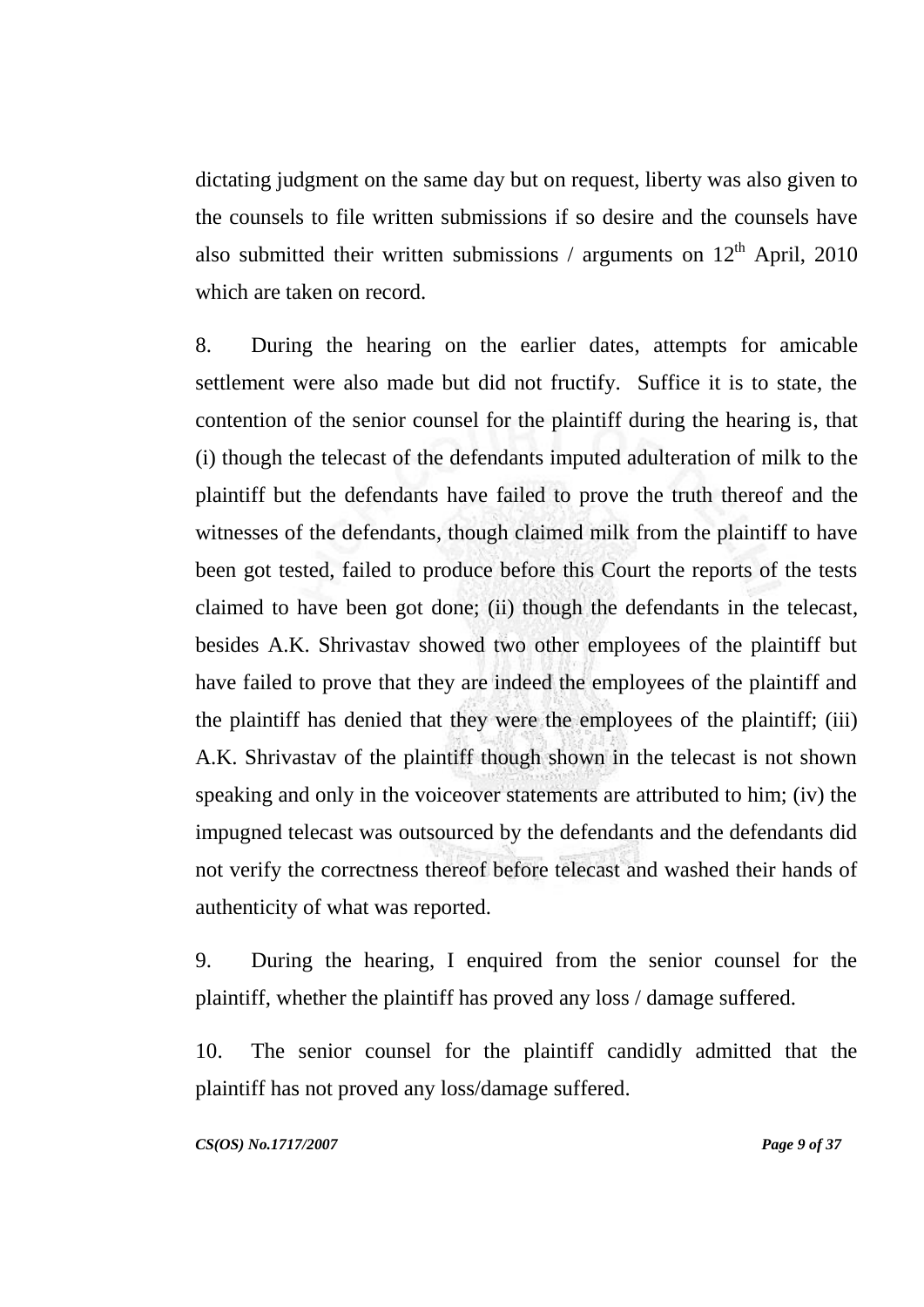11. The senior counsel for the defendants, during the hearing pointed out that (i) the plaintiff in its evidence has admitted that sale of milk constitutes only a very small i.e. 0.15% of the business of the plaintiff; (ii) there was no need for the defendants to prove the truth since the telecast was of the statements of the employees of the plaintiff's itself; and, (iii) the Managing Director of the plaintiff appearing as PW1, in cross-examination on  $31<sup>st</sup>$ May, 2012 admitted that he visits the Packaging Sections only once a year and the Dairy Division about three or four times a year and was not involved in day-to-day functioning of the plants at Kundli and Sikandrabad; he also admitted that the practice of adultering milk was prevalent in India in the unorganized sector and A.K. Shrivastav shown in the telecast was the Head Chemist of the plaintiff at Sikandrabad and that Balakrishna shown in the telecast had falsely represented to be the employee of the plaintiff; on being asked the basis of the claim of Rs.11 crores, he stated that the same was "based on the cost which the plaintiff company will have to bear to release statements and advertisements if the plaintiff company wins the case to restore our image."

12. I also enquired from the senior counsel for the plaintiff, whether the plaintiff, statutorily required to maintain a list of its employees, has produced the list of its employees or the employees register and whether any witness of the plaintiff denied the telecast being shot in the premises of the plaintiff.

*CS(OS) No.1717/2007 Page 10 of 37* 13. The senior counsel for the plaintiff again candidly admitted that it is not so but drew attention to the affidavit by way of examination-in-chief of PW2 Sudesh Rana, deposing that no person by the name of Balakrishna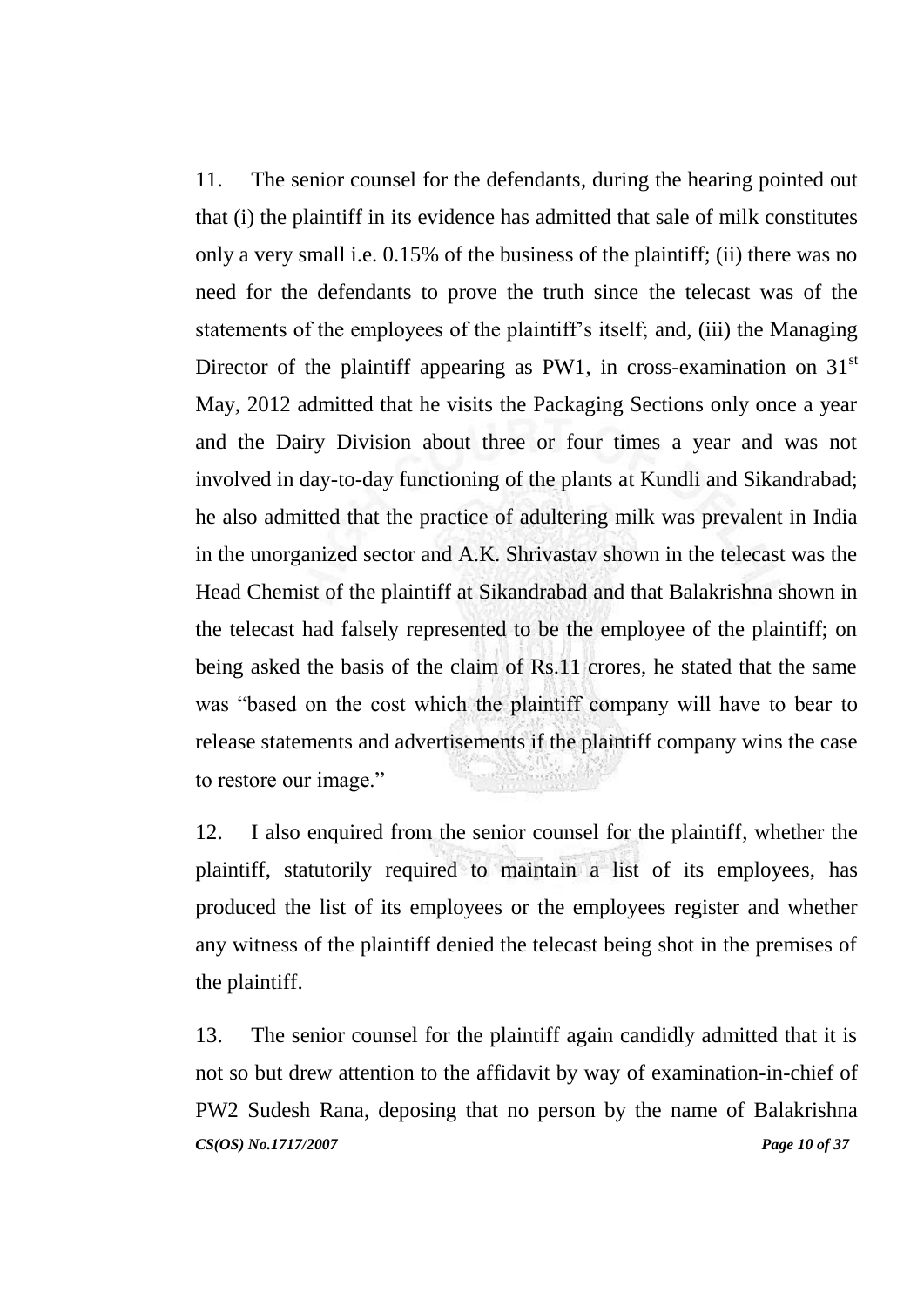was employed with the plaintiff as a Laboratory Assistant. On further enquiry that the same did not amount to denial of employment of Balakrishna, the senior counsel for the plaintiff drew attention to the crossexamination recorded on  $31<sup>st</sup>$  May, 2012 of PW1 Managing Director of the plaintiff to the effect that no person by the name of Balakrishna was employed with the plaintiff company and that the person shown, falsely represented to be employed with the plaintiff company.

14. The senior counsel for the plaintiff, in his written submission has referred to:

(i) *South Hetton Coal Co. Vs. North-Eastern News Association Ltd.* [1894] 1 Q.B. 133 and *Jameel (Mohammad) Vs. Wall Street Journal Europe* [2007] 1 A.C. 359, relied upon in *Hindustan Unilever Ltd. Vs. Rackitt Benckiser India Ltd.* 207 [2014] DLT 713 to contend that a corporation"s right to damages at large i.e. without pleading or proving actual loss, in cases of defamation has been consistently recognized and the same rests on the principle that the law presumes that some damage must flow from a defamatory statement irrespective of whether defamed person is a natural person or a legal person.

(ii) *Union Benefit Guarantee Co. Ltd. Vs. Thakorlal P. Thakor*  AIR 1936 Bom 114 holding that defence of fair comment is available only when the underlying fact on which the comment is made is true and qualified privilege available to journalists is subject to the test that the defamatory imputation must be the product of fair and reasonable journalism.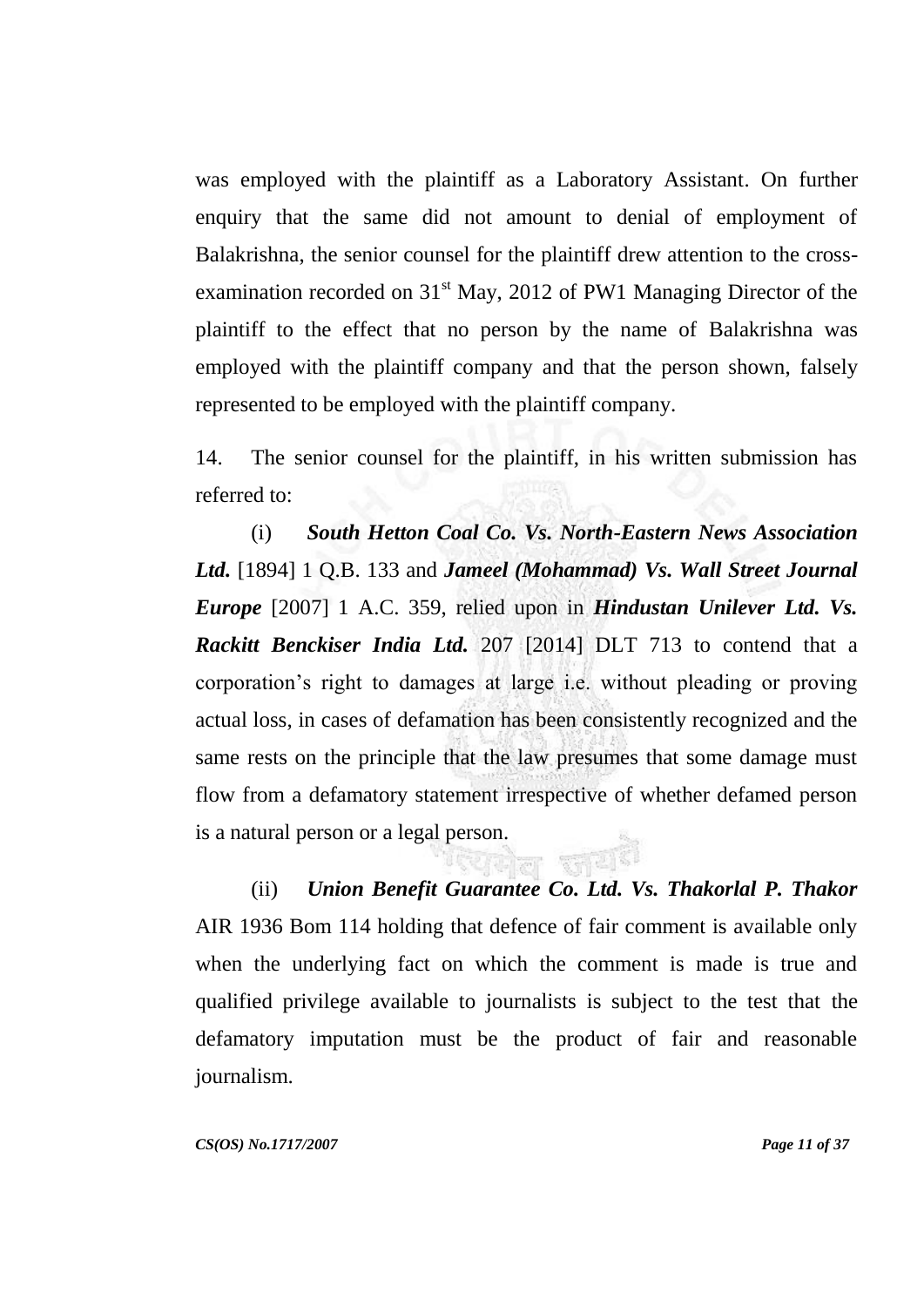(iii) *Rookes Vs. Barnard* [1964] A.C. 1129 *inter alia* holding that exemplary damages may be awarded in cases where defendant's conduct is calculated to make a profit for himself which may exceed the compensation payable to the plaintiff.

(iv) *Rustom K. Karanjia Vs. Krishnaraj M.D. Thackersey* AIR 1970 Bom 424 relying on *Broadway Approvals Vs. Odhams Press* [1965] 1 W.L.R. 805, holding that a more direct pecuniary benefit would have to be shown to make a newspaper or any other defendant liable for punitive damages.

15. The senior counsel for the defendants in his written statement has referred to: (a) *Jawahar Lal Darda* supra*;* (b) *Pushp Sharma Vs. D.B. Corp. Ltd.* 2018 SCC OnLine Del 11537*;* (c) *Mother Dairy Foods & Processing Ltd.* supra*;* (d) *S. Rangarajan Vs. P. Jagajivan Ram* 1989 (2) SCC 574; and, (e) *Khushwant Singh* supra.

16. There is on record in Part-I file at pages 134 to 148, a transcript of the telecast filed by the plaintiff. Though the same has not been admitted into evidence, but both the senior counsels having proceeded on the premise of the same being an accurate transcript, I have perused the same and have also watched the telecast, compact disk whereof is filed along with the plaintiff"s documents.

17. The transcript of the telecast of the programme "Satyamev Jayate" shows the same to be directed at exposing adulteration in milk, and the part concerning the plaintiff at pages no.137, 142 and 144 is as under: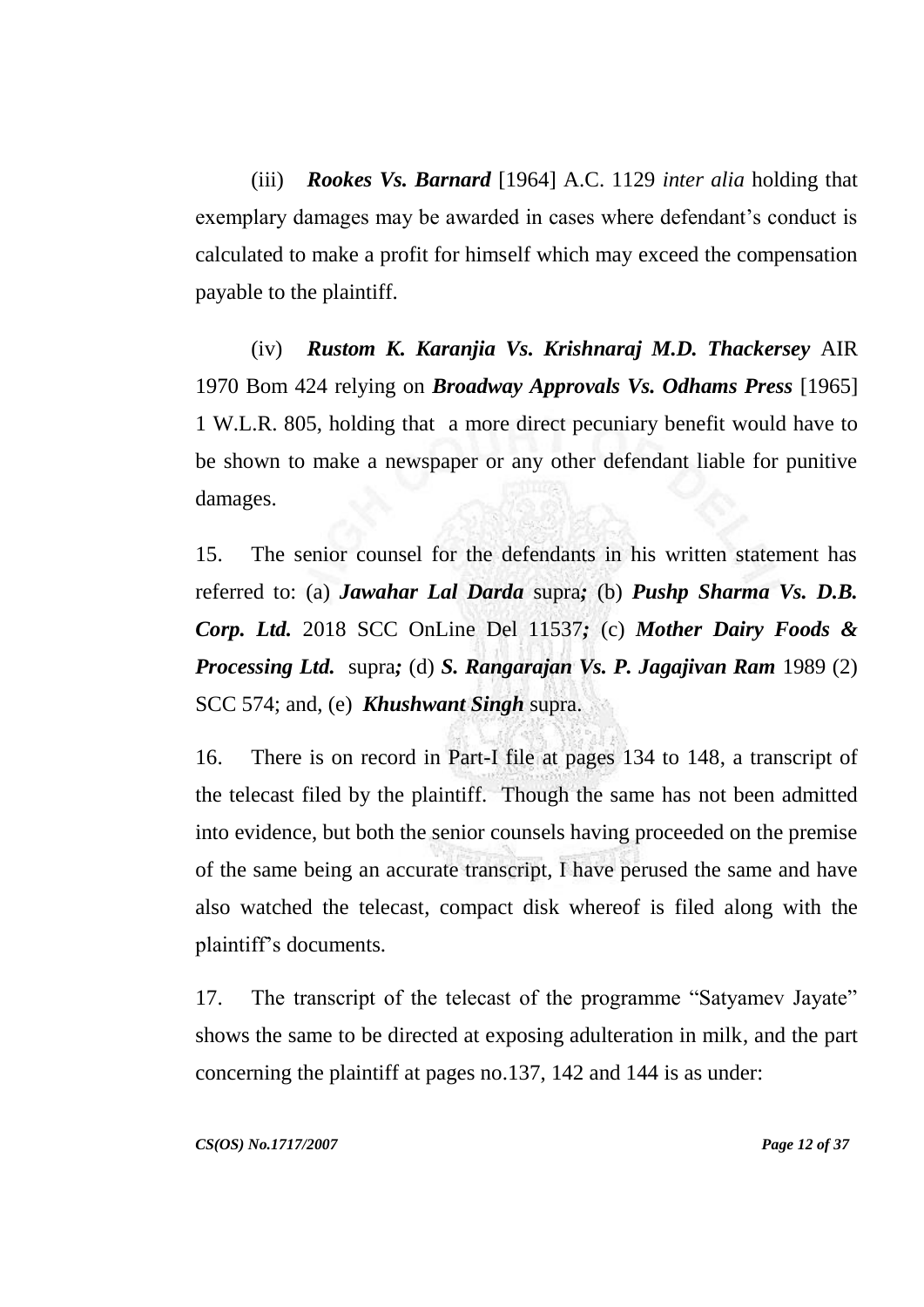*"Reporter: Milk of sysnthetic powder is durable*

*Srivastav: Yes we add powder*

*Reporter: You never know what ingredients are mixed in this synthetic product like urea etc.* 

*Srivastav: It is all fair in this trade chalta hai.*

### xxxx

*These are small fishes of duplicate milk trade, let us now see Mr. A.K. Sriivastav who is head chemist in Indian Potash Limited at Sikanderabad, UP adjoining Bulandshahar. And here is Balkrishan, who is Lab assistant in IPL and a refrigeration mechanic. This IPL is a unit under union chemical and fertilizer ministry. Milk producers, farmers and Dairy owners collect their milk in this factory to load further in big tankers for transportation to different destinations.* 

*The assignment for IPL is to stop duplicate milk supply, but a few greedy staff member are involved in malfide setting.*

*Reporter: Tell me this setting is with GM or all the three?*

*Balkirsh: It is only with GM.*

*Reporter: Any rough idea, what monthly he will take?*

*Balkrishan:- Only GM can tell this."*

#### xxxx

*"We are restricted yet to western UP and hence not named big brands. We have only tried to reveal the state of affair in Western UP, where lot of careless attitude is visible even in IPL a government owned unit.*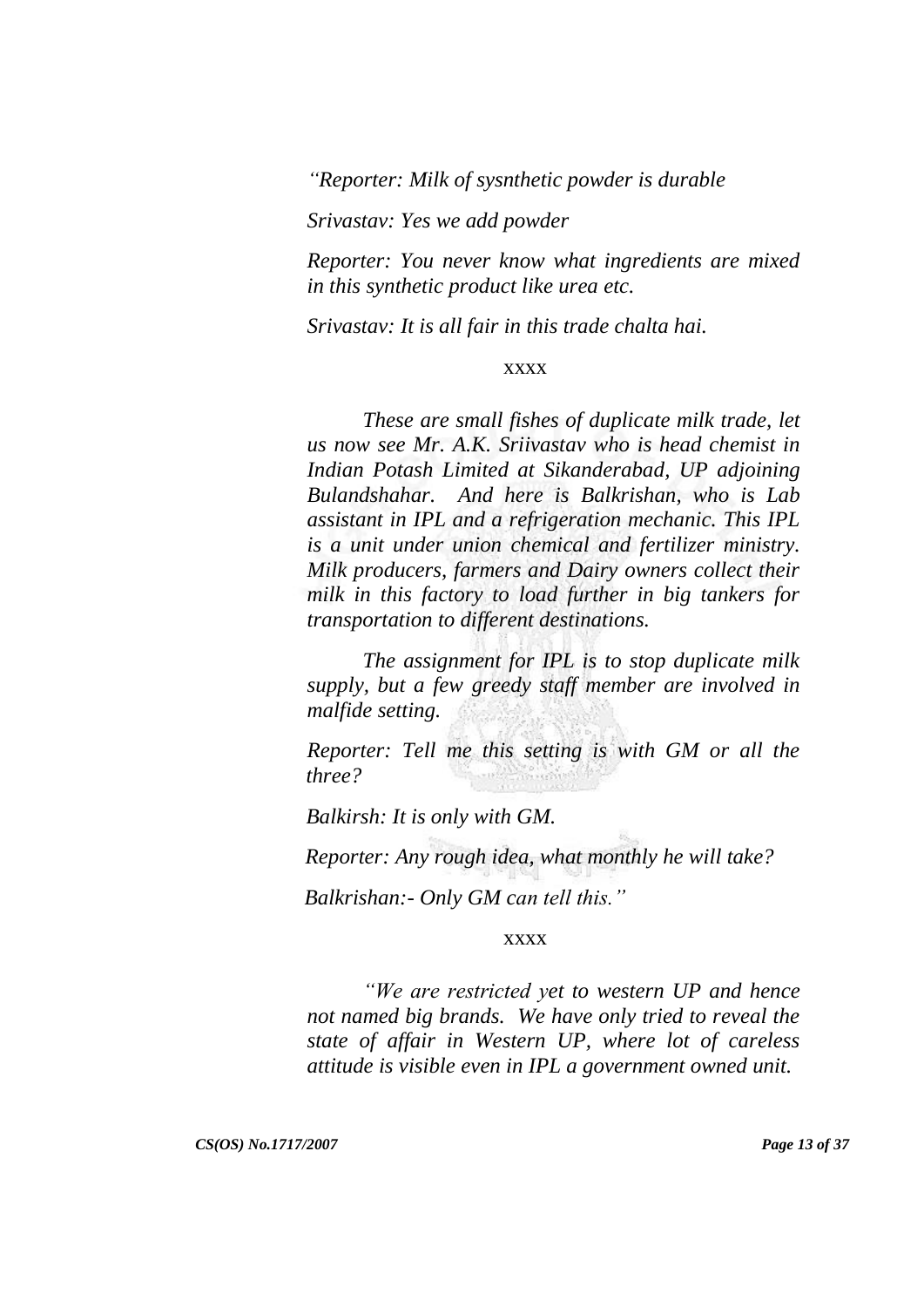*This is IPL means Indian Potash Limited under union Chemical and fertilizers Ministry to arrange and provide feretiliser and seeds to local farmers. It is responsible to transport milk for marketing from small dairies to big towns. A milk collection centre is also established here, where 50 to 60 thousand litres is collected everyday and further transported for marketing in Delhi after its quality testing."* 

18. There is no mention in the transcript of any employee of the plaintiff named Ranvir. Though conversation with one Dhiraj is recorded but he is described as an employee of Pal Dairy and not of the plaintiff. Neither counsel also referred to the said two persons.

19. A viewing of the actual telecast from the compact disk filed by the plaintiff shows the aforesaid transcript to be authentic, save that the telecast, for some length of time, also has a scroll reporting "IPL ke kuch karamchari shamil", **"**IPL mein jaanch pe laparwahi**",** "IPL ke chemist ka khulasa", "Indian Potash Ltd. ke karamchari shamil" and "IPL se dairyon ko supply".

20. Though the senior counsel for the plaintiff argued that there is no conversation recorded but not only is the said argument contrary to the transcript but also to the plaint admitting such conversation. Reading and seeing the transcript also shows that the telecast having video and audio recording of conversation with A.K. Shrivastav, though evidently from a hidden camera.

21. It is quite evident on watching the telecast that the persons shown in the telecast, including A.K. Shrivastav, were not aware that they were being

*CS(OS) No.1717/2007 Page 14 of 37*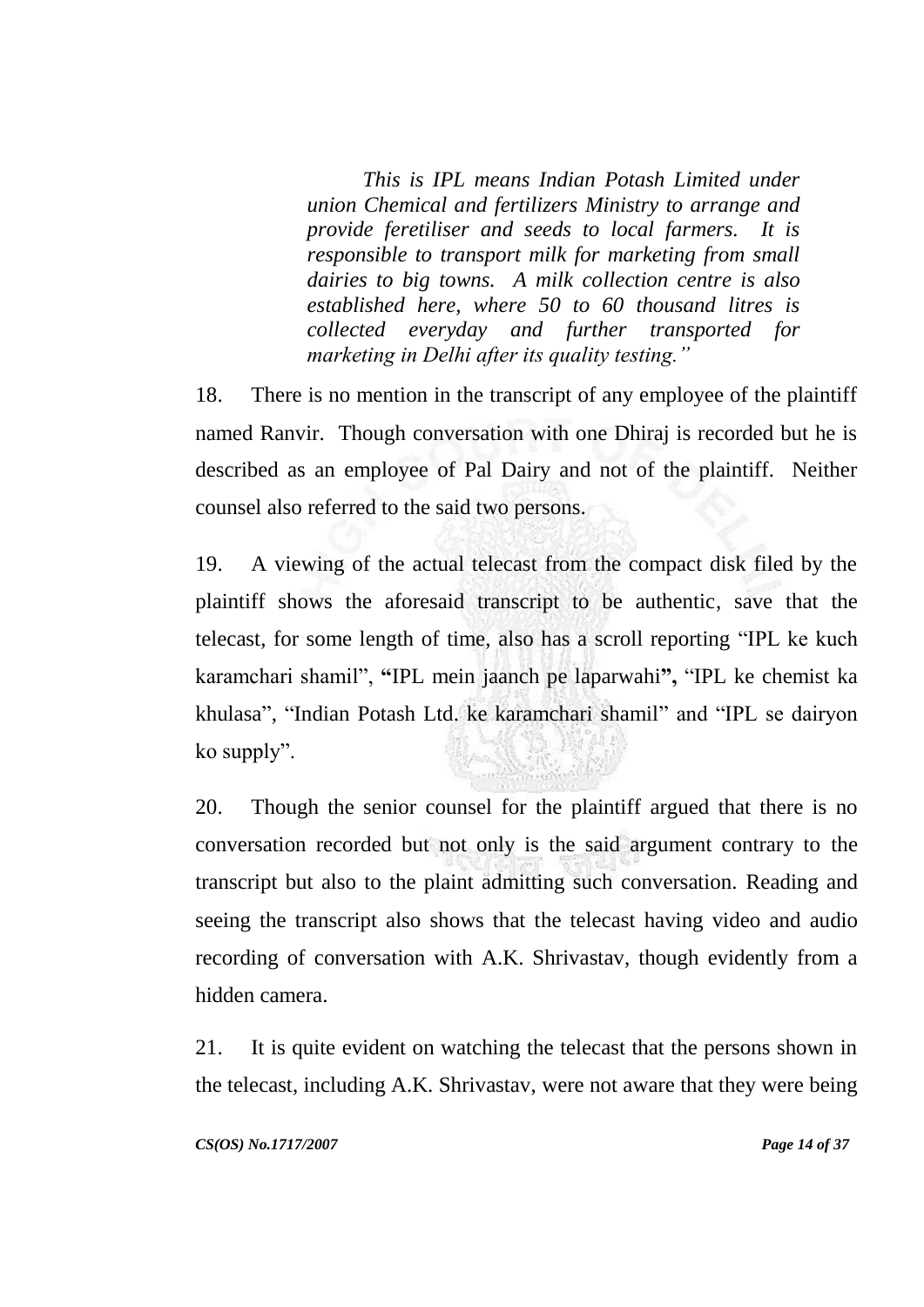recorded and the telecast, insofar as in this respect, is in the nature of a sting operation.

22. Else, the segment of the telecast qua plaintiff forms a minuscule portion of the telecast, which could even be missed on batting an eyelid, save for the scroll aforesaid.

23. On watching the telecast and reading its transcript, the imputation therein qua the plaintiff is, that though the plaintiff has been set up by the Government of India to help the farmers / dairy owners find a market for their milk, but the employees of the plaintiff are either indulging in adulteration or are negligent in testing. No blame is put in the telecast on the plaintiff as a juristic person in itself. The averments in the plaint show the plaintiff also to have so understood the telecast.

24. What immediately strikes one in the face is, that the management of the plaintiff, even though itself did not watch the telecast, after being informed of it by friends and well wishers as is pleaded, instead of investigating whether what was attributed in the telecast to the employees of the plaintiff, was correct or not, rushed to write to the defendant. It is quite obvious from the e-mail dated  $28<sup>th</sup>$  April, 2007 claimed to have been sent by the plaintiff to the defendant and copy of which has been filed by the plaintiff with its documents, though again not proved, that the same was sent without even watching the telecast. The said e-mail *inter alia* states:

*"We have been given to understand that on 28th of April,07, you have done a story on sale of adulterated / synthetic milk in Western U.P. and further you have linked it with our Company namely Indian Potash Ltd. (IPL). The Senior* 

*CS(OS) No.1717/2007 Page 15 of 37*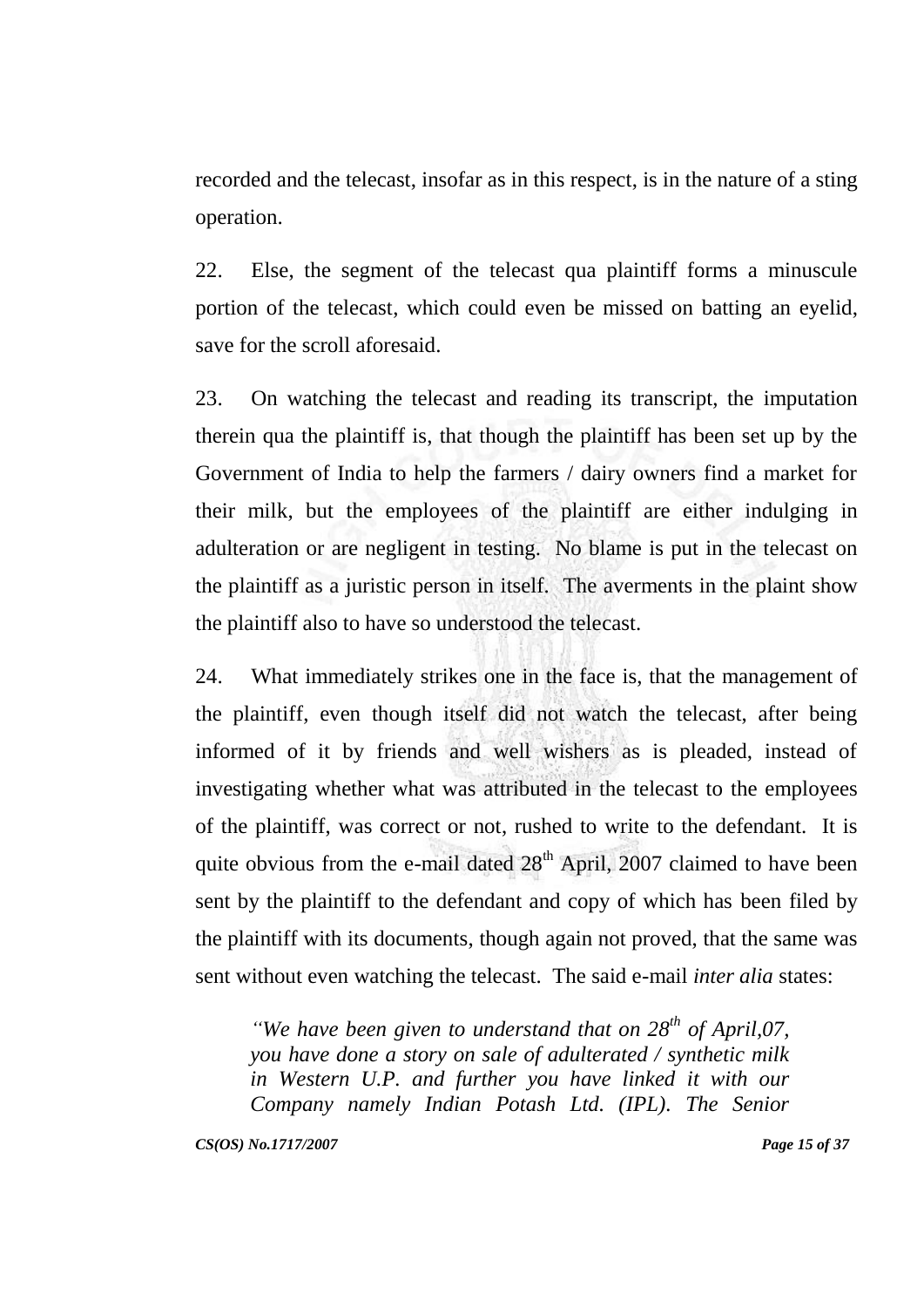*Management personnel of the Company were busy with the Annual Managers Meeting and none of us, therefore, has seen the telecast but based on information received from our friends and families, we would like to make the following observations so as to prove that your story suffers from many material and factual flaws:*

- *1. ……………………*
- *2. ……………………*
- *3. The story done by your correspondents alleges 20 IPL officers association with this sale of adulterated / synthetic milk. While some photographs were shown, please note that only one of them, namely Mr. A.K. Shrivastav is non-Executive level employee of the Company in the Quality Control Department.*
- *4. ……………………*
- *5. ……………………*
- *6. ……………………*
- *7. In this so called sting operation, association of IPL officers with such unscrupulous elements has not been captured on camera. None of our people have been shown compromising their integrity or the interest of the Organization against any allurement.*

*Having said that which as stated above is based on hear-say reports, may we request you to kindly provide us with a tape of the said story at a cost which may be indicated. We are very keen ourselves that should there be any truth in your expose, we will be glad to associate your people with a transparent inquiry and the guilty persons will be given severest punishment promptly. Please respond at your earliest convenience at our following address and contact numbers since we believe in best ethics of public accountability."* 

25. In subsequent letter dated  $1<sup>st</sup>$  May, 2007, served by the plaintiff on the defendant and proved as Exhibit P-1, the plaintiff *inter alia* stated: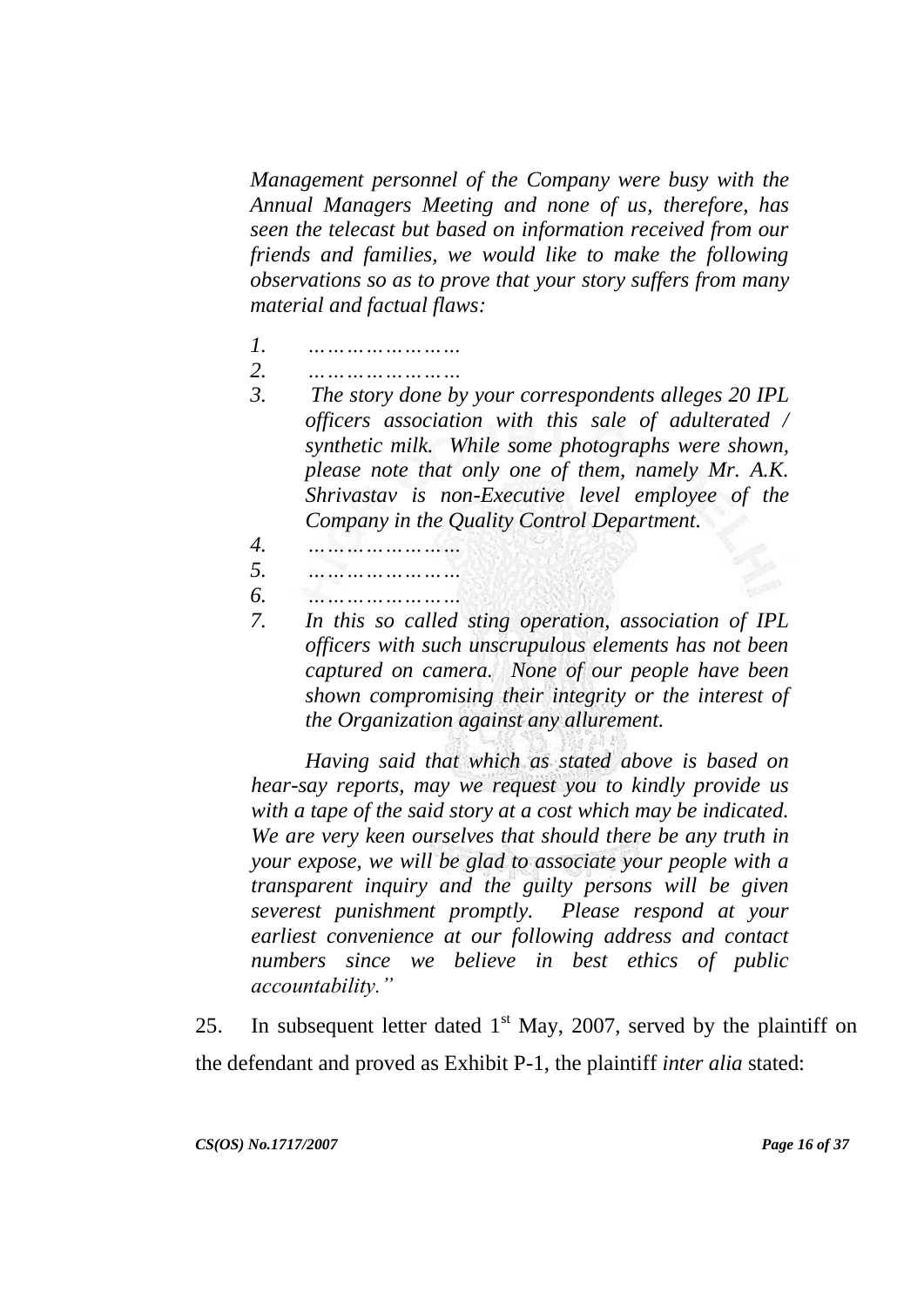*"A reconstruction of this story from all available accounts clearly gives us the impression that your so-called expose was done solely with the objective of harming the reputation or our company. In a programme lasting 45 minutes, less than one minute has been devoted to a conversation with Mr. A.K. Srivastava of our plant and the fleeting appearance of this junior employee of the company does not in any way prove his involvement with anything sinister that has been attributed to him repeatedly in the scroll."* 

26. The plaintiff followed up the aforesaid communication with the legal notice dated 24<sup>th</sup> May, 2007 proved as Exhibit P2 and thereafter instituted this suit on  $11<sup>th</sup>$  September, 2007.

27. There is no pleading or evidence of the plaintiff having conducted any investigation into negligence and guilt of its employees imputed in the telecast and though the plaintiff claimed that A.K. Shrivastav, conversation with whom admittedly is shown in the telecast, was a junior employee but the senior management of the plaintiff, did not enquire into his conduct even.

28. Though A.K. Shrivastav, in his affidavit by way of examination-inchief deposed that he saw the telecast on  $28<sup>th</sup>$  April, 2007, it is not the case that A.K. Shrivastav brought the same to the notice of the management of plaintiff, as he in ordinary course of human conduct was expected to do. The only inference is that A.K. Shrivastav, inspite of seeing the telecast on  $28<sup>th</sup>$  April, 2007, chose to keep quiet and not dispute.

*CS(OS) No.1717/2007 Page 17 of 37* 29. All this leads to the conclusion that the plaintiff, though initially in email dated 28<sup>th</sup> April, 2007 expressed intent to associate with defendants to enquire and punish its guilty employees, rather than being interested in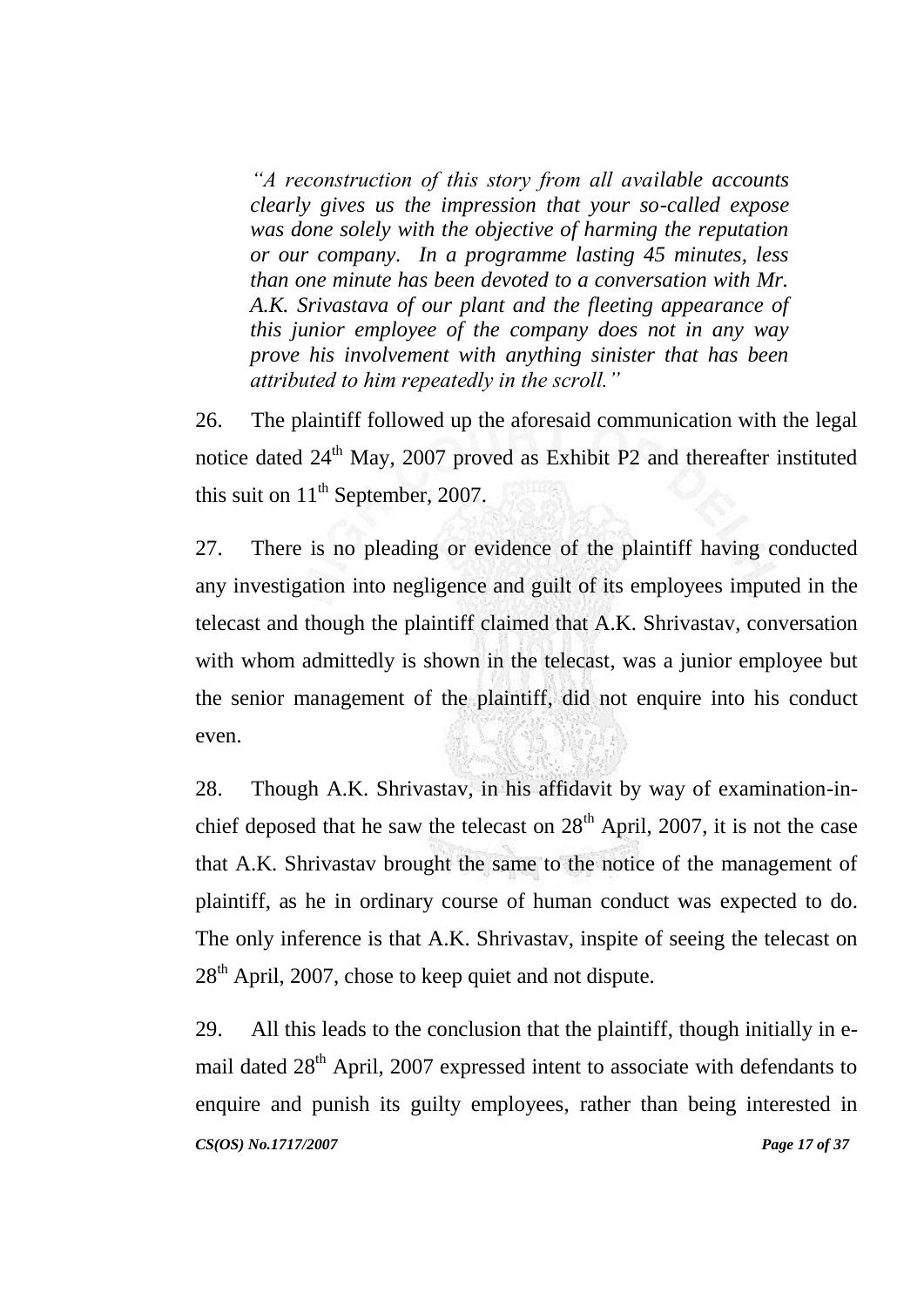finding out whether any of its junior employees handling the milk business at the spot, at least one of whom figured in the telecast, understood by the plaintiff also as a sting operation, were involved in adulteration, was more interested in spending money on this litigation, paying court fees of Rs.10,76,000/- besides lawyers fees and other expenses.

30. As far as the emphasis, in the arguments of the senior counsel for the plaintiff, of the defendants having not proved employment of Balakrishna with the plaintiff, a perusal of the plaint as set out hereinbelow shows that the plaintiff, while instituting the suit, did not dispute employment of Balakrishna**.** In para no.12 of the plaint, it was pleaded as under:

*"12) The Plaintiff submits that in the story telecast by the Defendants which was of 45 minutes of duration less than 1 minute was devoted to the conversation with Mr. A.K. Shrivastav, the employee of the Plaintiff company and the fleeting appearance of the junior level employee does not in any manner reveal the involvement of the Plaintiff company or show that it had any role to play in the production or sale of adulterated / synthetic milk in western UP. The programme run by the Defendants was stage managed in order to tarnish the reputation of the Plaintiff company and lower its esteem in the eyes of the general public."*

*CS(OS) No.1717/2007 Page 18 of 37* The plaintiff, in the aforesaid paragraph referred to A.K. Shrivastav as employee of plaintiff as well as to a junior level employee, obviously referring to Balakrishna. In any case, there is no plea that Balakrishna was not an employee of plaintiff. As aforesaid, even in replication there was no specific denial of employment of Balakrishna and it was only stated that there was no Laboratory Assistant by the name of Balakrishna. The plaintiff however during the trial appears to have slowly built up the case of denial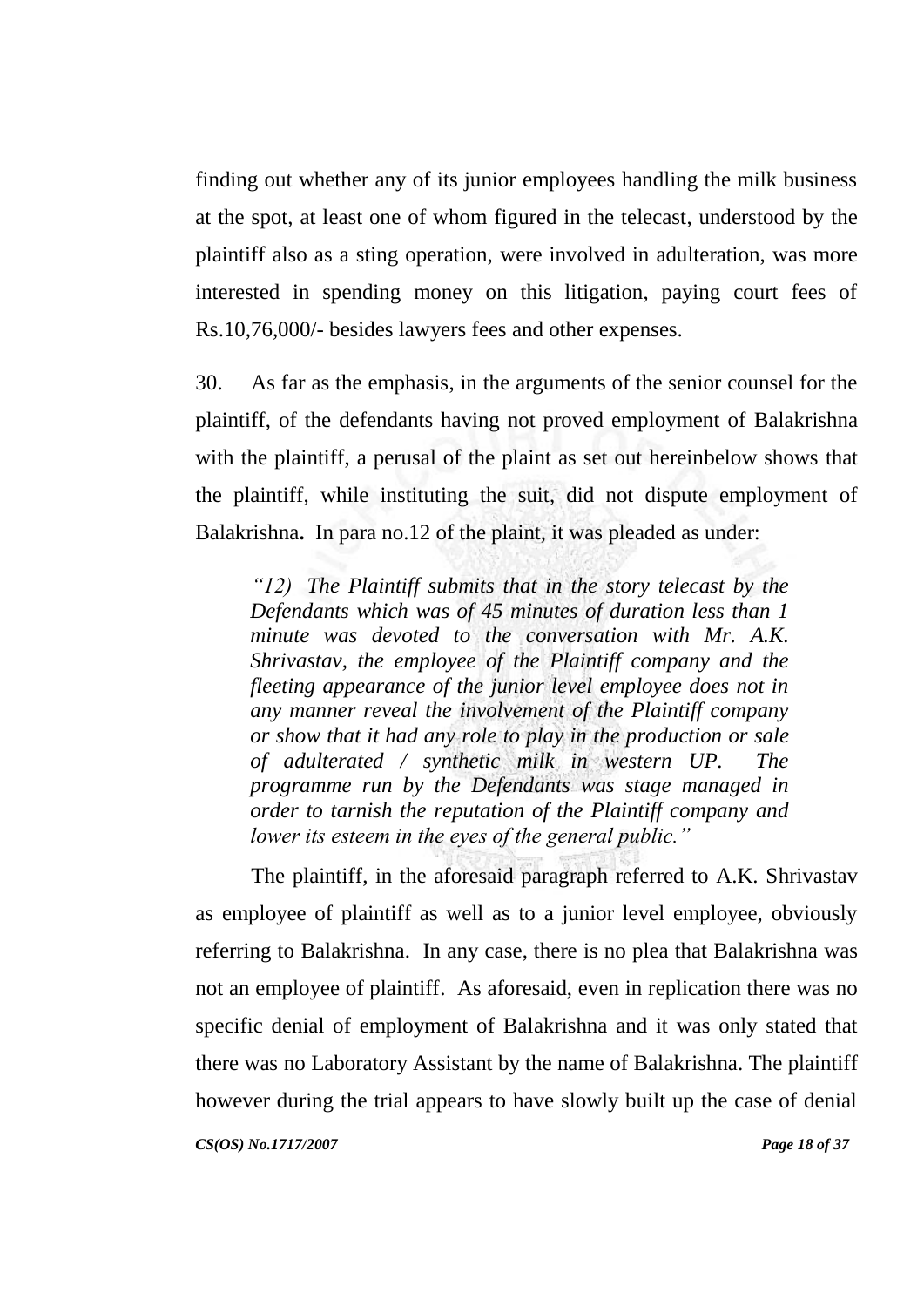of employment of Balakrishna, without however providing the employees register, statutorily required to be maintained.

31. Plaintiff is a large, board managed company, the Directors and Managing Director at the helm whereof cannot be expected to personally conduct each and every affair of the businesses of the plaintiff. The plaintiff, as a prudent, honest and *bona fide* governmental business entity engaged in business of food products, on being presented with the expose of the negligence and guilt of its employees, ought to have immediately been put to enquiry and determined whether there was any truth in it. It is nowhere denied that the person shown in the telecast as A.K. Shrivastav of plaintiff at least is indeed A.K. Shrivastav, employee of plaintiff and as aforesaid, it is evident from watching the telecast that A.K. Shrivastav was unaware of the conversation with him being video-graphed and recorded. A.K. Shrivastav has not denied that the voice audible on the telecast and shown to be emanating from him is not his voice. The conduct of A.K. Shrivastav, of inspite of seeing the telecast on  $28<sup>th</sup>$  April, 2007, not bringing it to the notice of senior management of the plaintiff, which claims to have learnt thereof from their friends and family, also should have put the senior management of the plaintiff to enquiry. Once it was so, ordinarily the management of the plaintiff should have, before rushing to the Court, satisfied itself by conducting a proper enquiry into what was attributed in the telecast to the employees of the plaintiff.

32. I reiterate, there is no plea or evidence, of the plaintiff having conducted any such investigation or enquiry or outcome thereof. There is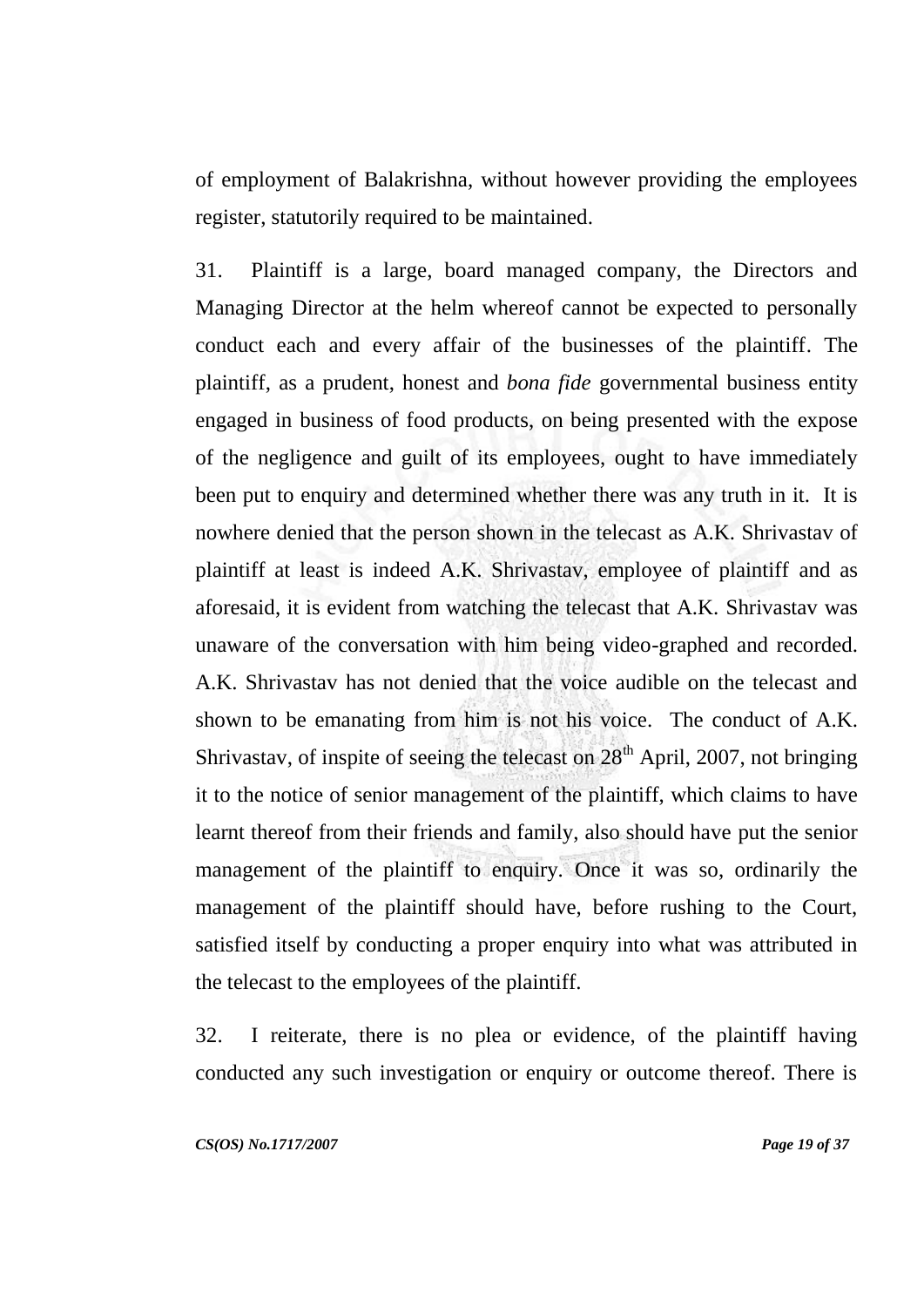no averment of any questions having been put to A.K. Shrivastav, admittedly figuring in the sting operation.

33. The conduct of the management of the plaintiff though initially expressed desire to investigate and put its house in order, of having ultimately not done so and having instead opted to make the matter subjudice, to avoid any further questions being raised, specially by the Ministry of Chemicals & Fertilizers, does not behove well, considering its status and rather shows a tendency of brushing dirt under the carpet and protecting its employees, instead of acting in public interest. Though the impugned telecast was directed against the employees of the plaintiff, as distinct from the plaintiff and its management but the plaintiff and its management, without enquiring, chose to totally identify itself with the employees, not maintaining the essential difference between a company and its employees.

*CS(OS) No.1717/2007 Page 20 of 37* 34. Though undoubtedly the defendants also have not proved the truth of the telecast, in so far as against the plaintiff and on which I had questioned the senior counsel for the defendants but on further consideration am of the view that there were no means available to the defendants to prove the truth against the plaintiff. The defendants, in the said telecast cautioned the viewers of the rampant practice of adulteration of milk by suppliers thereof, the methodologies adopted therefor and the various items/elements/goods mixed with the milk, to lengthen its life, to cure the milk which has turned bad, and the harmful effects thereof, by interviewing and secretly recording the conversations with the people involved, admitting so. Two of the persons so shown are A.K. Shrivastav and Balakrishna of the plaintiff. A.K.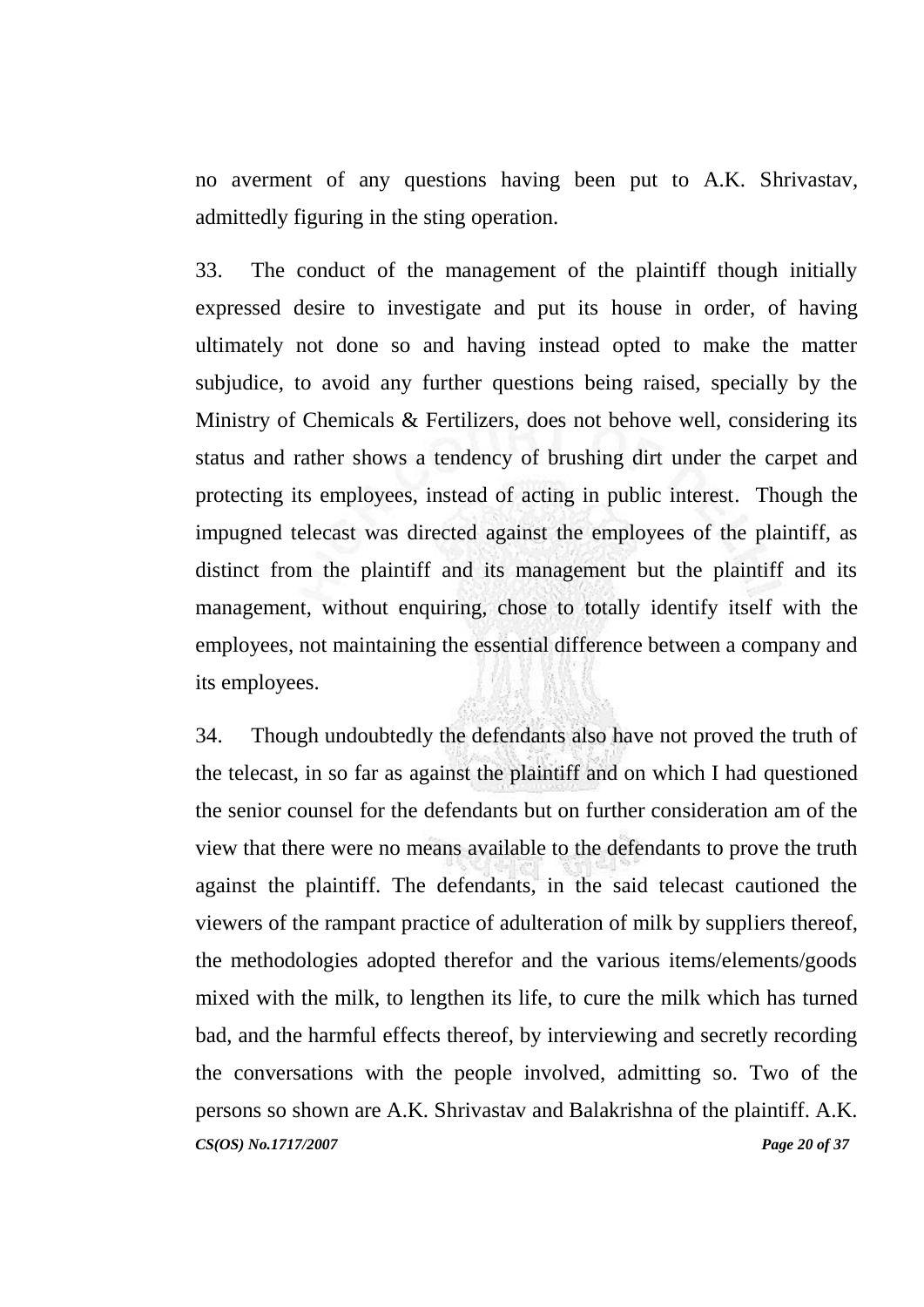Shrivastav is shown sitting in some office and since immediately before showing him, the premises with board of plaintiff are shown, what is conveyed is that A.K. Shrivastav is sitting in his office in the premises of plaintiff. I have wondered, how the defendants could have entered the premises of the plaintiff and collected evidence, after the plaintiff and its officers and employees had already been cautioned by becoming subject matter of the sting operation. Similarly, the defendants are right in pleading that no purpose would have been served by seeking comments of the senior management of the plaintiff. **Military** 

35. Sting operations, possible in the recent past, are an outcome of advancement in technology which permits video and audio recording, without the target person coming to know. Such sting operations occupy a place of their own and are today an important part of the society. Misdeeds are always clandestine, shrouded in secrecy and rarely proved owing to complexity of all involved therein, and with hardly any evidence. None indulging in such misdeeds, admits thereto, least to journalists and media persons. The true picture is presented, by laying a trap. In the subject telecast also, the persons depicted have been recorded, by the journalists/media persons portraying themselves to be engaged in the business of milk and interested in availing services by adulterators or wanting tips therefor. The only way to bring the same in the public glare is through such sting operations which even though may not result in punishing the guilty but at least has the effect of stopping or suspending the misdeeds, even if for a short time. A.K. Shrivastav and Balakrishna were also so approached and conversations with them recorded. A.K. Shrivastav

*CS(OS) No.1717/2007 Page 21 of 37*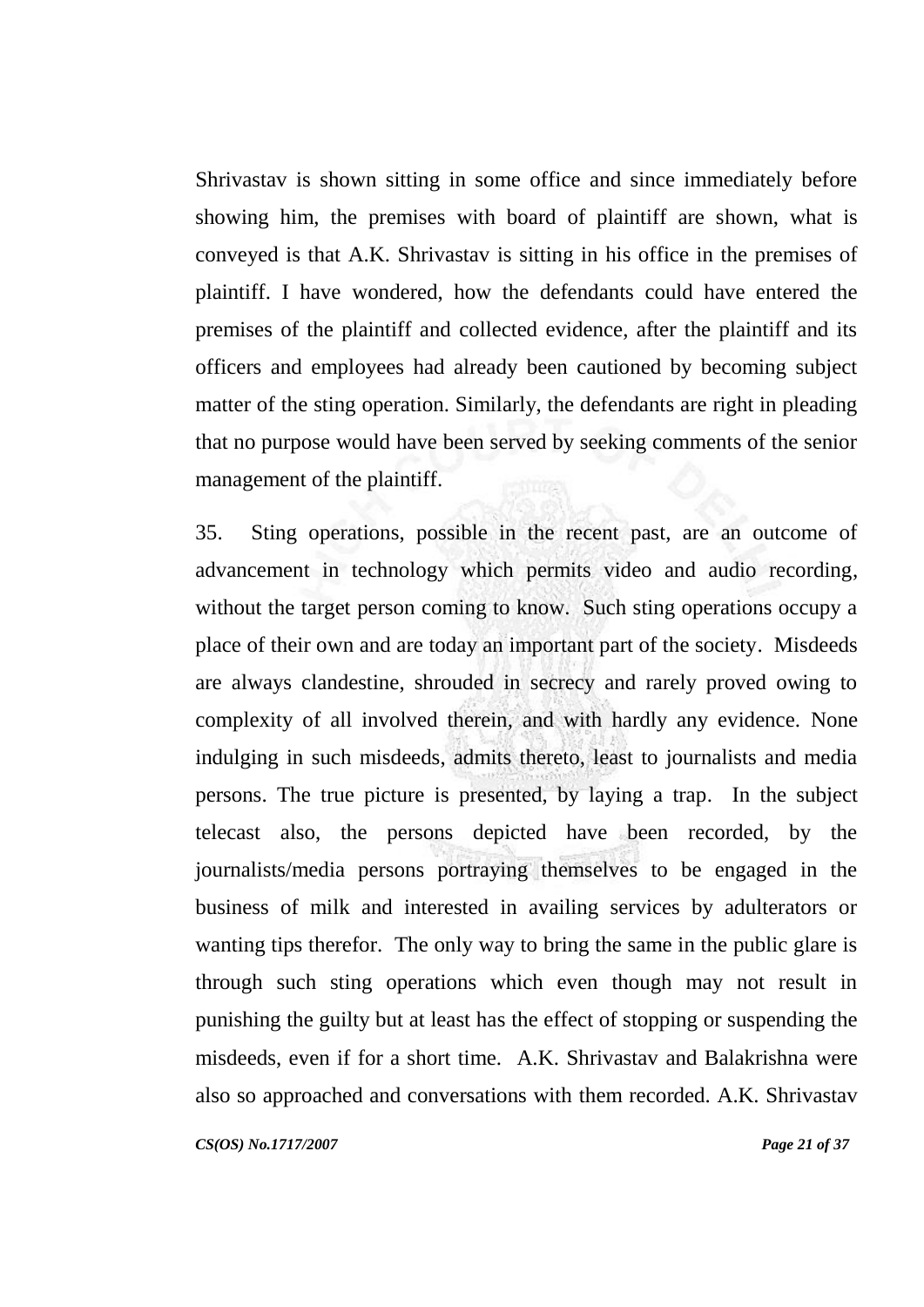can be heard confirming that synthetic powder and urea is mixed in the milk. Balakrishna or the person representing to be Balakrishna is heard saying that "setting for such adulteration is done with the GM" and "only the GM can tell what he charges therefor". Courts, while dealing with claims for defamation from such sting operations, cannot be unmindful of the purpose they serve in the society. Awarding compensation / damages for defamation against persons, who at their own cost, inconvenience and risk of being beaten up on their cover being blown, carry out such sting operations, will act as a deterrent and ultimately result in the society being deprived of the benefit thereof.

36. The five Judge Bench of the Supreme Court, in *Raja Ram Pal Vs. Hon'ble Speaker, Lok Sabha* (2007) 3 SCC 184, concerned with the sting operation showing Members of the Parliament accepting money directly or through middleman, as consideration for raising certain questions in the House or for otherwise espousing certain other causes, from those offering the lucre, held that it was not concerned with what kind of gains, financial or otherwise, were made by those persons who had conceived or engineered the sting operations leading to the material being brought into public domain through electronic media and the only question for adjudication was the misconduct attributed to the Members bringing the House in disrepute, and rejected the contention to the said effect. Again, in *R.K. Anand Vs. Registrar, Delhi High Court* (2009) 8 SCC 106, dealing with a sting operation to show the nexus between a witness for the prosecution, public prosecutor and the defence counsel, it was held that the sting telecast served a larger public interest and public cause rather than allowing the attempt to

*CS(OS) No.1717/2007 Page 22 of 37*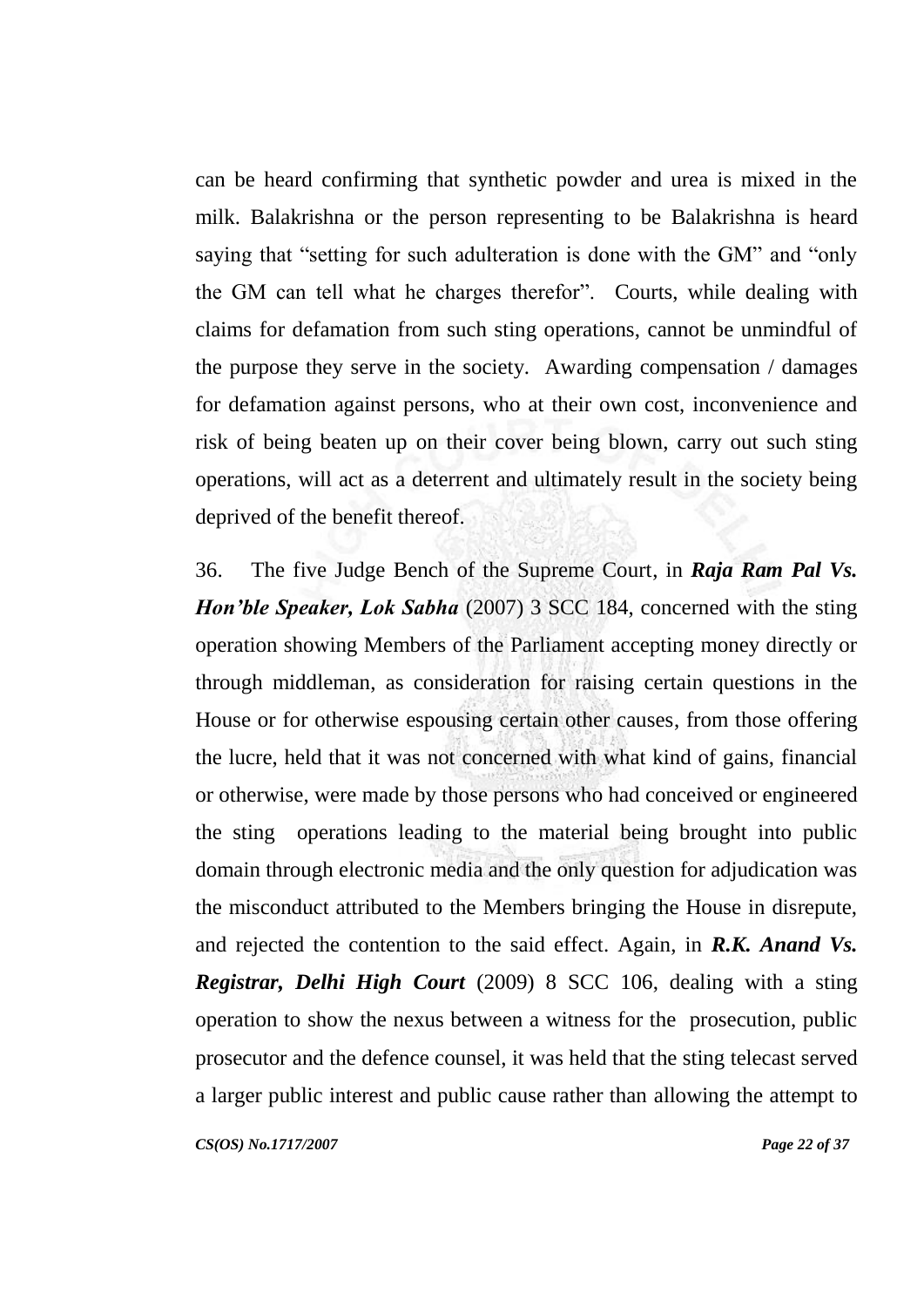*CS(OS) No.1717/2007 Page 23 of 37* suborn a witness with the object to undermine a criminal trial, lie quietly behind the veil of secrecy. The sting telecast was held to be in no way interfering with or obstructing the due course of judicial proceeding and was held to be rather intended to prevent the attempt to interfere with or obstruct the due course of law in the trial. It was further held that considering the important public issue which the sting telecast served, there was no need to go into the question whether the telecast tended to influence the trial. Though certain faults were found in the sting telecast but it was still held that the sting telecast rendered valuable service to the important public cause to protect and salvage the purity of the course of justice and only an advisory was issued to the television channels to be free from biases and prejudices and to not trivialise highly serious issues and to maintain the requisite standards. It was however recorded that it was not the intent of the Court to control and regulate the media from outside and which was held to be likely to cause more harm than good. The Division Bench of this Court, in *Court on its Own Motion Vs. State* (2008) 146 DLT 429, dealing with a sting operation showing a teacher with a Delhi Government school purportedly forcing a girl student into prostitution, though held that giving inducement to a person to commit an offence which he is otherwise not likely and inclined to commit, so as to make the same part of the sting operation is deplorable, held that sting operations showing acts and facts as they are truly and actually happening may be necessary in public interest and as a tool for justice, but a hidden camera cannot be allowed to depict something which is not true, correct and is not happening but has happened because of inducement by entrapping a person. It was further observed that media is well within its rightful domain when it seeks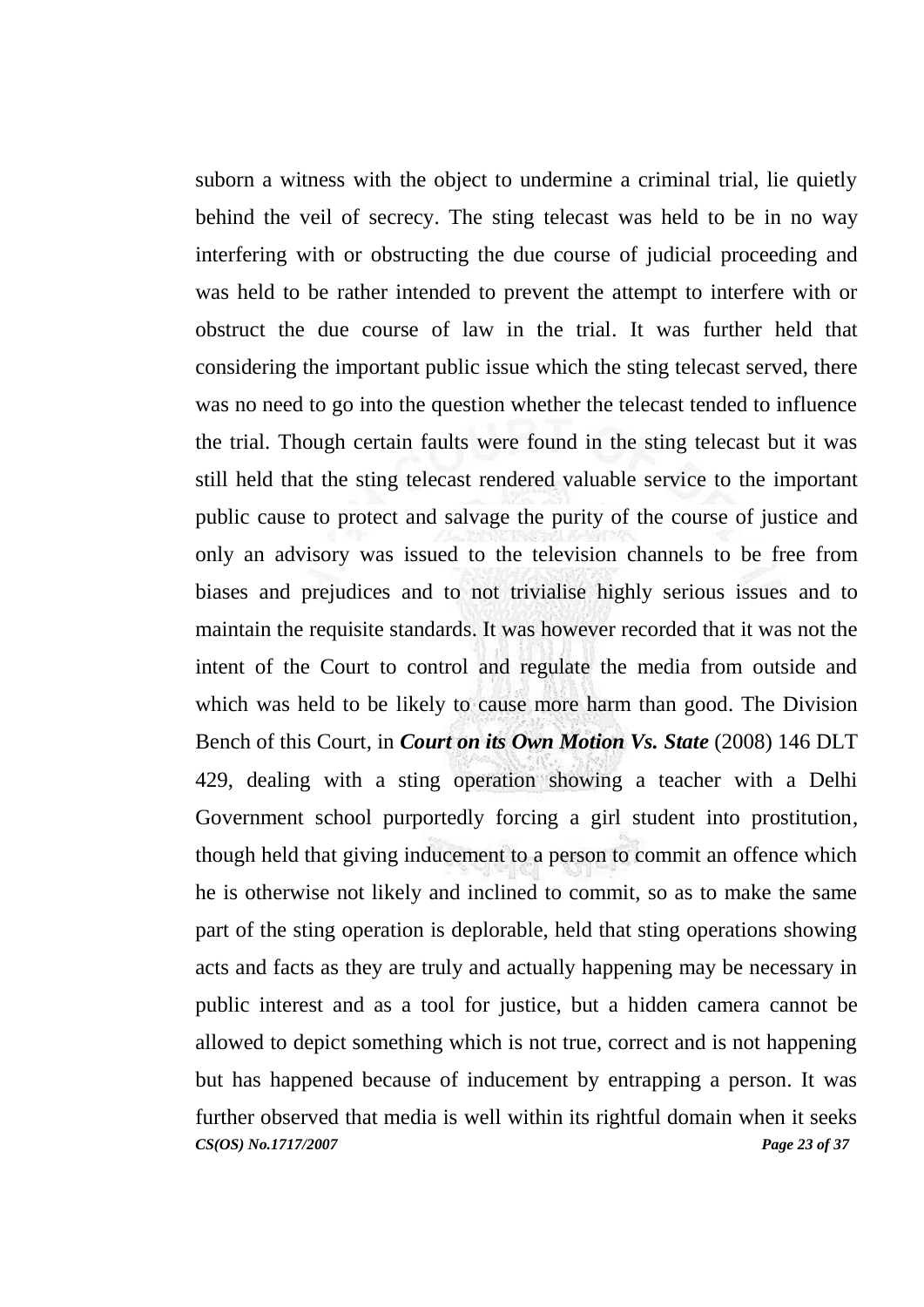to use tools of investigative journalism to bring us face to face with the ugly underbelly of the society; however it is not permissible for the media to entice and try to actively induce an individual into committing an offence which otherwise he is not known and likely to commit. It was held that the media is not to test individuals by infringing upon the individual"s right of privacy. Though proposed guidelines for sting operations were also recorded in the judgment, but the Division Bench refrained from binding the media therewith.

37. It is not the case of the plaintiff or of Mr. A.K. Shrivastav in his evidence, that the sting recording of A.K. Shrivastav or the conversation recorded with him, was on any inducement.

*CS(OS) No.1717/2007 Page 24 of 37* 38. Else, freedom of speech and press has always been upheld. Reference if any required can be made to *Romesh Thappar Vs. State of Madras* AIR 1950 SC 124, *Brij Bhushan Vs. State of Delhi* AIR 1950 SC 129 and *Sakal Papers (P) Ltd. Vs. The Union of India* AIR 1962 SC 305. In *Indian Express Newspapers (Bombay) Private Ltd. Vs. Union of India* (1985) 1 SCC 641, it was held that in today"s free world freedom of press is the heart of social and political intercourse; the press has now assumed the role of the public educator; the purpose of the press is to advance the public interest by publishing facts and opinions without which a democratic electorate cannot make responsible judgments; the authors have to be critical of the actions of the government in order to expose its weaknesses; that such publications become an irritant or even a threat to power and the Governments naturally take recourse to suppress such publications in different ways but it is the primary duty of all the national courts to uphold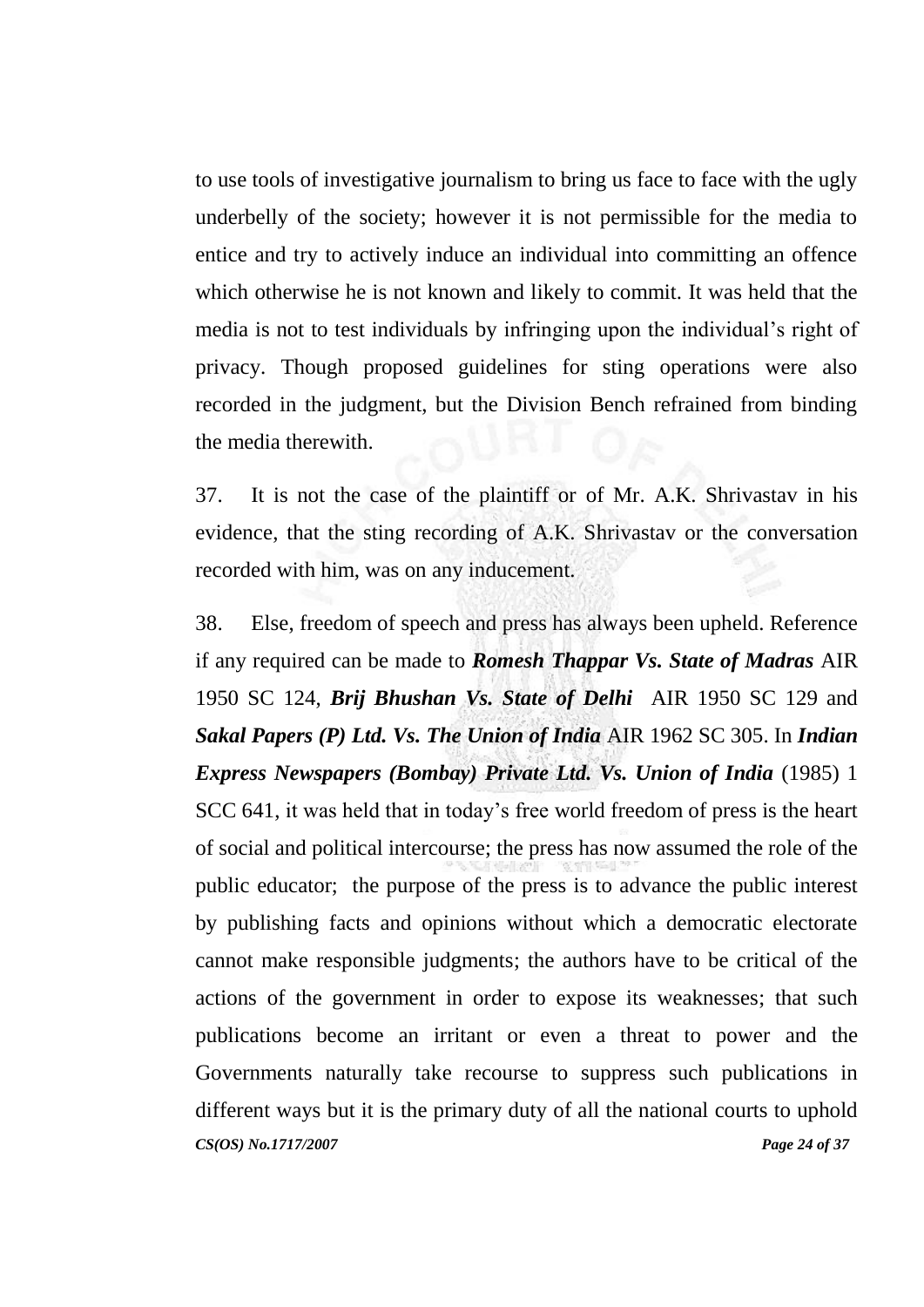the said freedom and invalidate all laws or administrative actions which interfere with it, contrary to the constitutional mandate. It was held that the Court represents the conscience of the community and exercises the power to keep alive and vital the higher values and goals towards which our society imperfectly strives. In *Printers (Mysore) Ltd. Vs. Asstt. Commercial Tax Officer* (1994) 2 SCC 434, dealing with the aspect of taxation on the press also, it was held that though press is not immune from taxation but there is prohibition upon imposition of any restriction directly relatable to the right to publish, to the right to disseminate information and to the circulation of newspapers.

39. Though the press and the media are not exempt or always protected from the general law relating to defamation but it is to be kept in mind that defamation law is not to be used to gag, silence, suppress and subjugate press and the media. It cannot be forgotten that the law of defamation has potential to be an unreasonable restriction on the freedom of speech and expression guaranteed by the Constitution of India and the Courts owe a duty to ensure that the law of defamation is not so exploited. Recently in *Subramanian Swamy Vs. Union of India* (2016) 7 SCC 221, dealing with the constitutional validity of Section 499 and 500 of the Indian Penal Code, 1860 constituting defamation as an offence, it was held that though right to freedom of speech and expression is a highly valued and cherished right but the Constitution itself conceives of reasonable restrictions and Sections 499 and 500 of the IPC cannot be characterized as disproportionate restriction on free speech. Right to free speech was held to be not meaning that a citizen can defame others. Protection of reputation was also held to be a

*CS(OS) No.1717/2007 Page 25 of 37*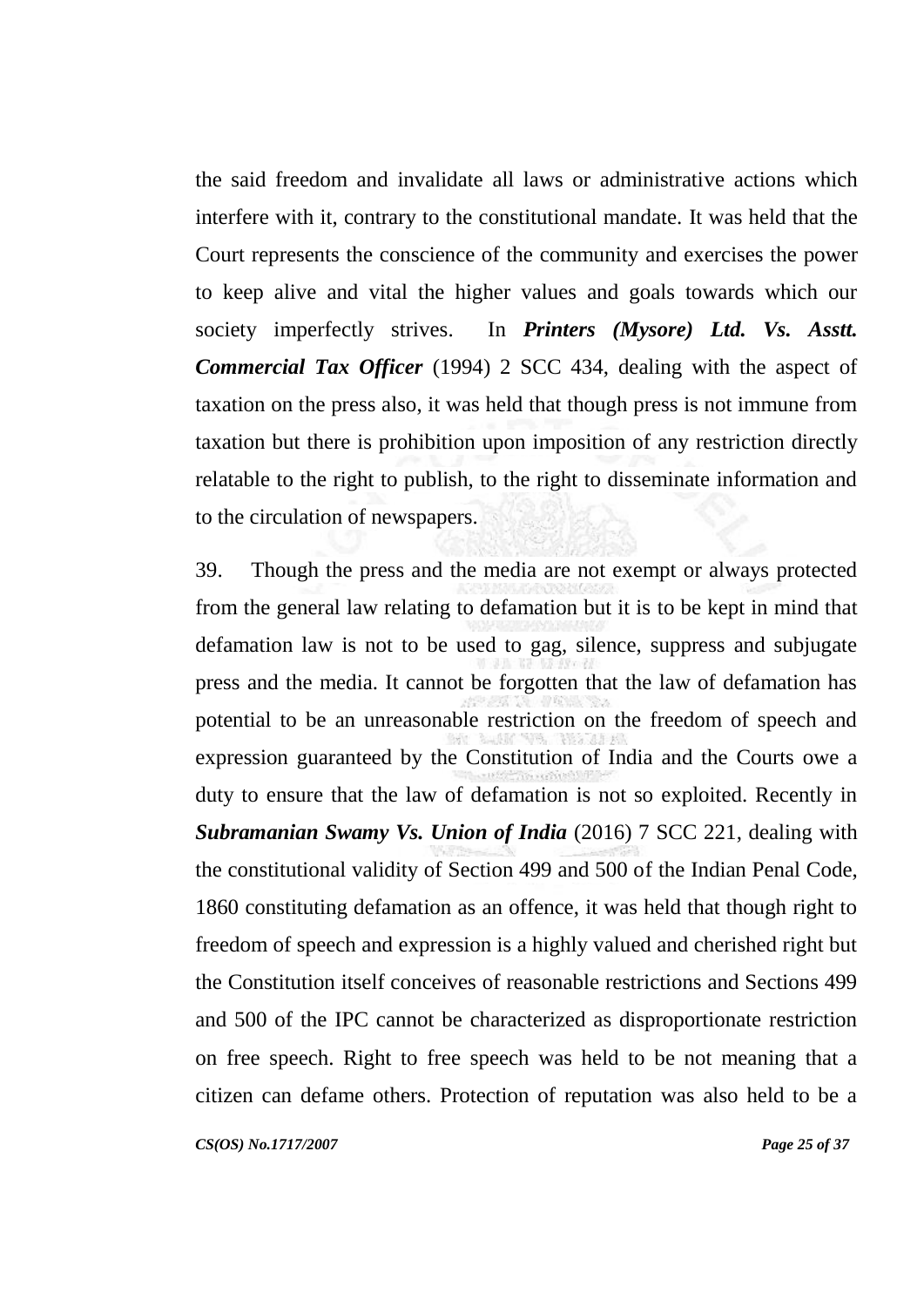human and fundamental right, serving a social interest. To constitute the offence of defamation, it was held that there must not only be an imputation but it must have been made with the intention of causing harm or having reason to believe that such imputation will harm the reputation of the person about whom it is made. It was further held that criticism and commentary on policies, enactments or opinions do not remotely constitute defamation. It was further held that the Courts are required to balance the right of reputation with the freedom of speech and expression.

40. A perusal of the plaint shows that though compensation in Rs.11 crores is claimed, but without a whisper that the esteem in which the plaintiff is held has fallen in any manner whatsoever in the eyes of any person dealing with the plaintiff or that any person dealing with the plaintiff has refused to deal with the plaintiff or has enquired from the plaintiff of what was attributed to it or doubted the plaintiff. Rather, the plaintiff has expressly pleaded that "no person has made any complaint in respect of the milk produced by the plaintiff….." Pleas in para no.11 of the plaint, of the telecast having the effect of lowering the esteem of the plaintiff in the eyes of general public and causing loss of reputation of the plaintiff and the constituents of the plaintiff who are Multi-State Cooperatives, are in a vacuum and hypothetical. There can be no claim for compensation for defamation without defamation. For a claim for compensation on account of defamation being made, it is essential, even if actual loss cannot be pleaded, to state particulars of the difficulties which the plaintiff has had to face in its dealings on account of others suspecting the plaintiff. Here, on the contrary, it is expressly stated that none is suspecting the plaintiff. This

*CS(OS) No.1717/2007 Page 26 of 37*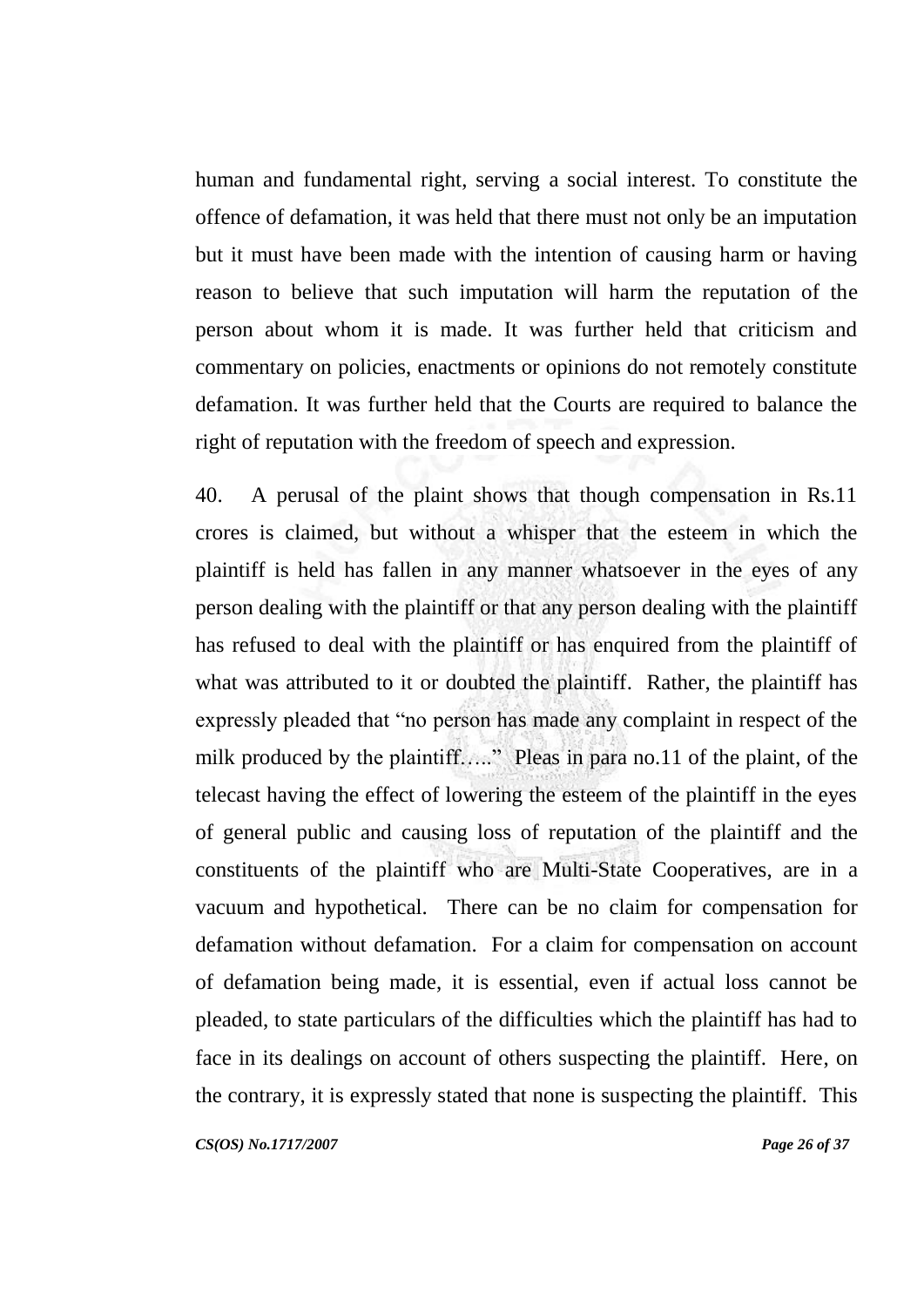is also obvious from the statement of the senior counsel for the plaintiff that no loss of business suffered by the plaintiff has been proved, implying that no loss has been suffered. Without defamation as aforesaid and without loss, even if not capable of computation, there can be no claim on account of defamation. On the contrary the Managing Director of the plaintiff, when asked in cross-examination, the basis of damages claimed of Rs.11 crores, answered that the same was expected to be the expenditure which the plaintiff will have to incur in releasing statements and advertisements in the event of the plaintiff winning the case, to restore its image. However there is no pleading or evidence, how the image has been dented, which needs to be restored. Imputation against junior level employees of the plaintiff, as the telecast has been understood by the plaintiff also, is not imputation against the plaintiff. Such imputations are only intended to make the plaintiff and its management enquire.

41. The plaintiff has not examined a single witness who understood the impugned telecast as defamatory of the plaintiff or in whose esteem the plaintiff fell or who refused to deal with or doubted the plaintiff after seeing the telecast. Admittedly, the plaintiff, after the telecast did not receive any enquiries or complaints and none refused to buy milk from the plaintiff. All the three witnesses examined are employees/officers of the plaintiff. In face thereof, certainly no case of defamation is made out, for the plaintiff to be awarded even general or nominal damages, for which the senior counsel for the plaintiff presses.

*CS(OS) No.1717/2007 Page 27 of 37* 42. I may add, just like in the context of advertising of goods, specially comparative advertisements, it has been held that the consumers understand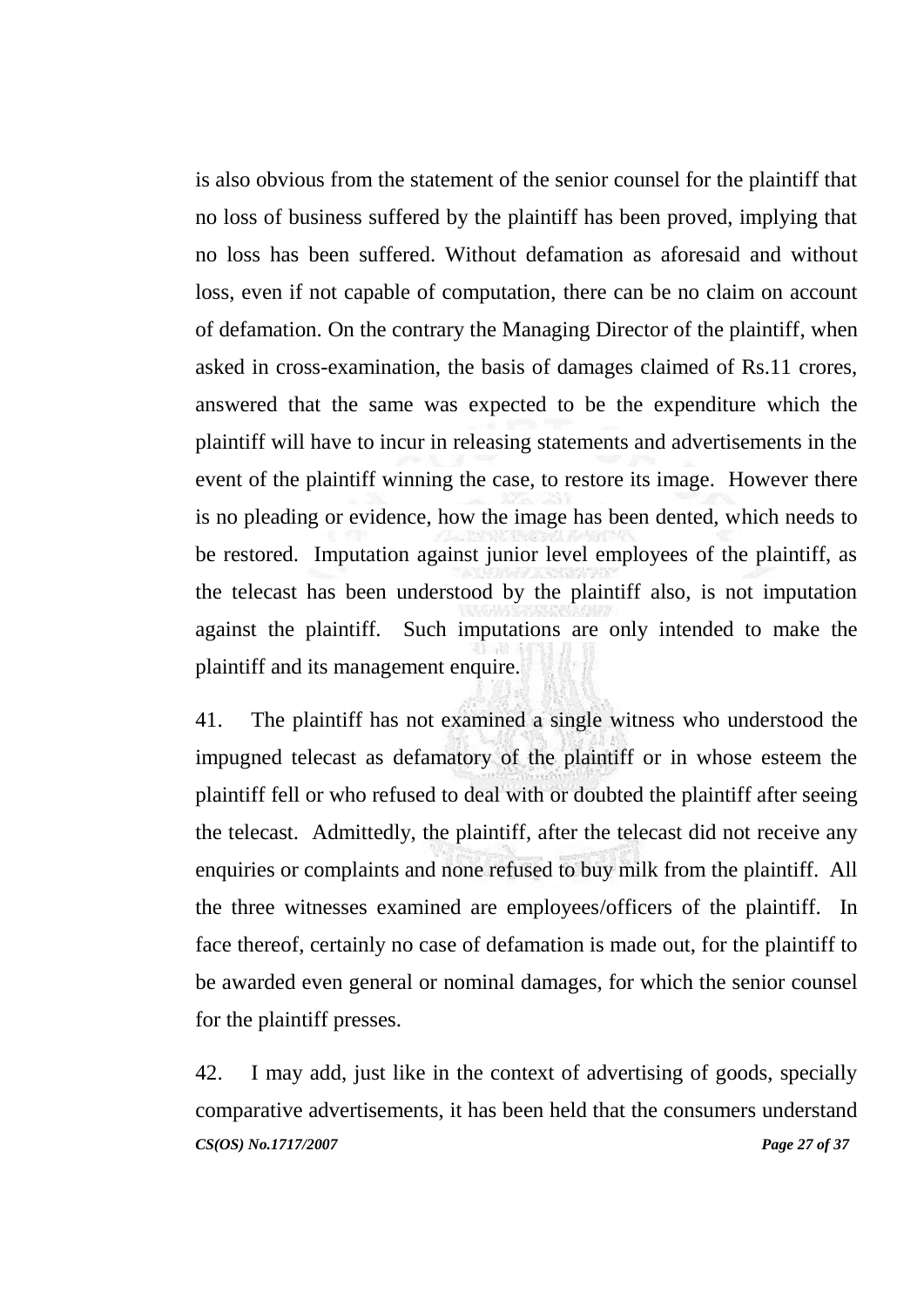the advertiser as puffing up its goods, so is it in case of such telecasts. In todays day and time of, "paid news and news features" and "Breaking News", with each publisher/T.V./News channel vying to increase its 'TRPs' i.e. Target Rating Point/viewership, the consumers thereof take such telecasts with puffing or a pinch or bag of salt. A viewer of such telecast of reasonable intellect would understand the telecast qua the plaintiff as bringing to the attention of the management of the plaintiff, the misdeeds of its employees, and expect corrective action.

43. Alas, such corrective action has not been taken.

*CS(OS) No.1717/2007 Page 28 of 37* 44. It cannot also be lost sight of that the plaintiff is a company under the administrative control of Department of Fertilizers, Union Ministry of Chemicals & Fertilizers, with 90% of its equity held by Government funded State Cooperative ventures and Public Sector companies. What has been imputed in the telecast as aforesaid, is to the lower level employees of the plaintiff. The plaintiff, as per its own averments is performing a public function of marketing and sale promotion of potassic and non-potassic fertilizers and their distribution and of assisting the dairy owners market their milk produce. However the plaintiff, in instituting the suit as aforesaid, has identified itself with its employees. As far back as in *R. Rajagopal Vs. State of T.N.* (1994) 6 SCC 632, it was held that in the case of public officials, the right to privacy or for that matter the remedy of action for damages is simply not available with respect to their acts and conduct relevant to the discharge of their official duties and this is so even when the publication is based upon facts and statements which are not true, unless the official establishes that the publication was made with reckless disregard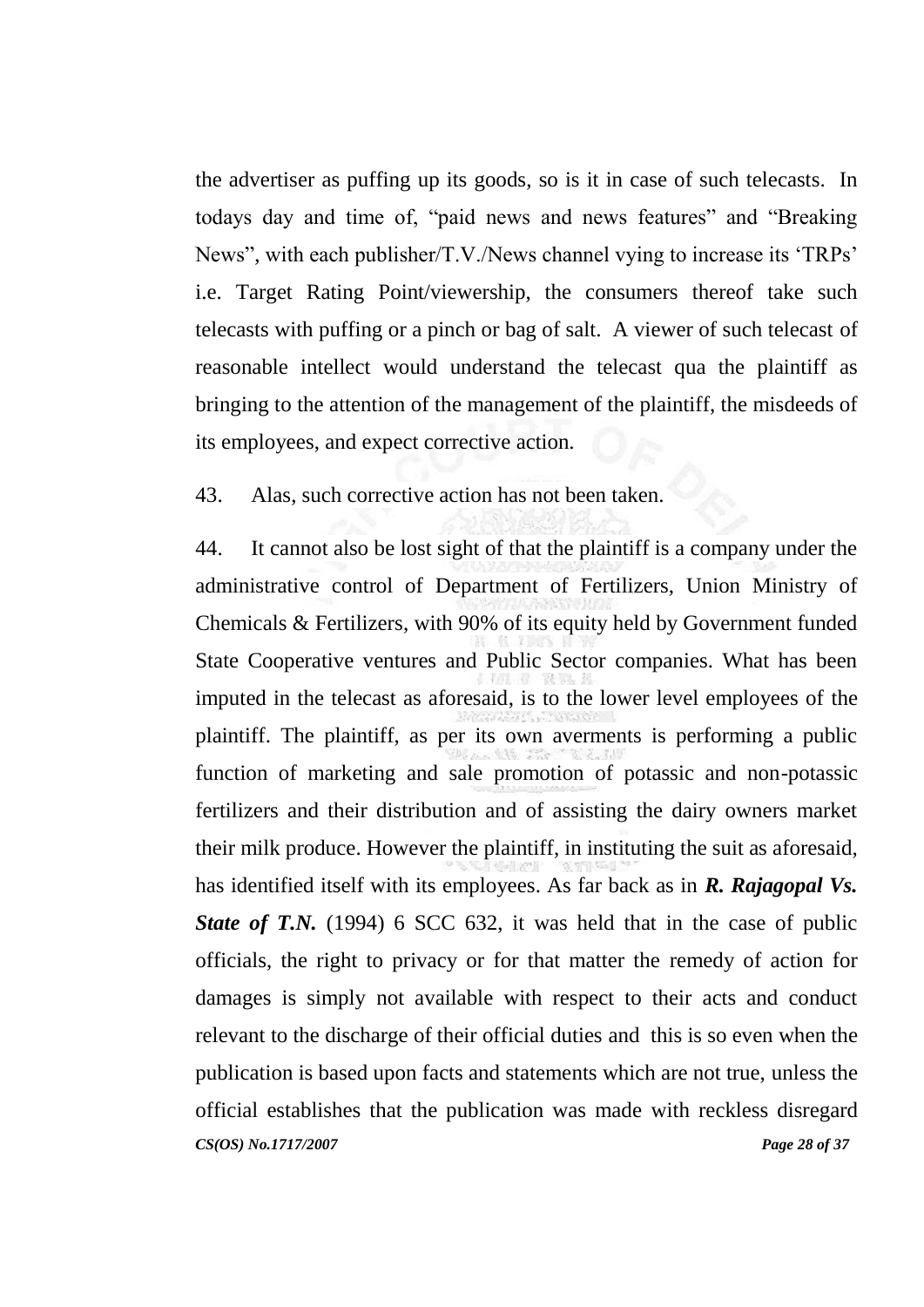for truth. It was further held that in such a case it is enough for the defendant (member of the press or media) to prove that he acted after a reasonable verification of the facts and it is not necessary for him to prove that what he has written is true; only where the publication is proved to be false and actuated by malice or personal animosity was the defendant held to be having no defence and liable for damages. It was further held that the Government, local authority and other organs and institutions exercising governmental power cannot maintain a suit for damages for defaming them.

45. Mention in this context may also be made to the dicta of the House of Lords in *Derbyshire County Council Vs. Times Newspapers Ltd.* [1993] 1 All ER 1011 citing with approval the earlier judgment in *City of Chicago Vs. Tribune Co.* (1923) 307 III 595, holding that a civil action for defamation is as great if not a greater restriction than a criminal prosecution on fundamental right of freedom of speech and expression and right to criticize the government, and that all civil and criminal actions for criticizing the government, which is a privilege, are forbidden. Such actions, it was held, would prevent the publication of material which it is very desirable to make public. It was held that a government cannot stifle opposition by a series of civil actions and criminal prosecutions for defamation. Right to criticize an inefficient or corrupt government, without fear of civil as well as criminal prosecution, was held to be a right of every citizen. It was held that a number of departments of government are statutorily created corporations and there is no public interest favouring such organs of government to sue for libel, because the same places undesirable fetters on freedom of speech. It was further held that there is

*CS(OS) No.1717/2007 Page 29 of 37*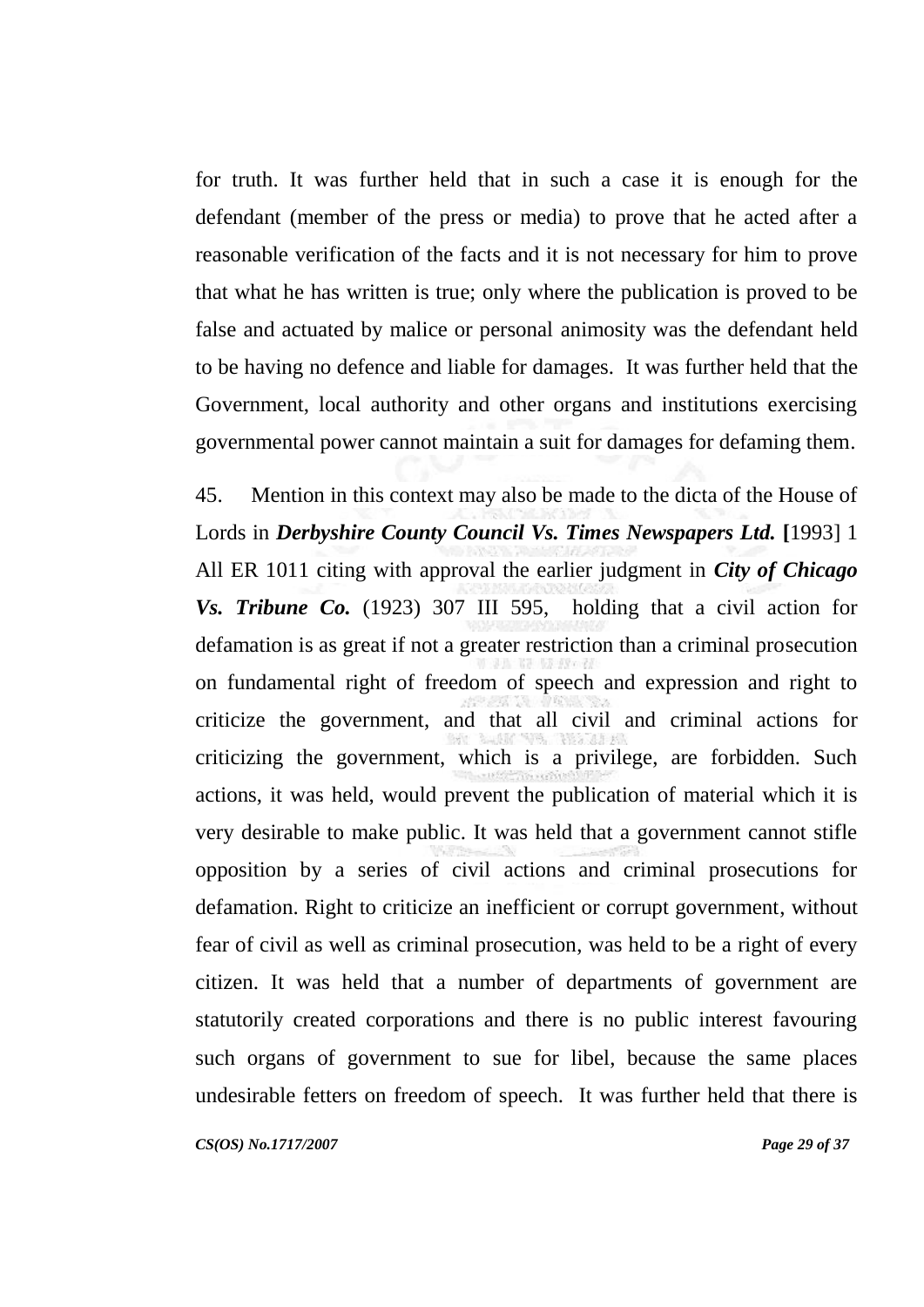no public interest favouring the right of organs of government, whether central or local, to sue for libel and it is contrary to the public interest that they should have such a right.

46. The position of the plaintiff, on the averments in the plaint itself, though a company incorporated under the Companies Act, is akin to that of a governmental department or a body exercising government functions. Thus, what has been held in judgments immediately aforesaid, applies to the plaintiff and in accordance with which the suit did not lie and was misconceived in its inception.

*CS(OS) No.1717/2007 Page 30 of 37* 47. The balancing, which the Courts are required to do between the Fundamental Rights of Freedom of Speech and Expression particularly of the press / media, and of reputation, has to be with the objective of ensuring that there is no chilling effect. If a person or press or media were put under a fear of being sued, they will not express himself / themselves freely on public issues and this would chill public debate and enquiry. It is not for the government to sue for defamation of its employees. If at all anybody had a right to sue for defamation, it was A.K. Shrivastav and not the plaintiff. The plaintiff, in its zeal to protect its employees including A.K. Shrivastav from any enquiry, has chosen to spend public monies running into lacs of rupees in filing and pursuing this suit for defamation and which as aforesaid does not behove a governmental company. The standard of proof, in the defence taken of truth, has been held to be limited to determine whether the view alleged to be defamatory could honestly be held by a fair minded person on facts known at that time. In the absence of any plea on the part of the plaintiff, of malice on the part of the defendants, in my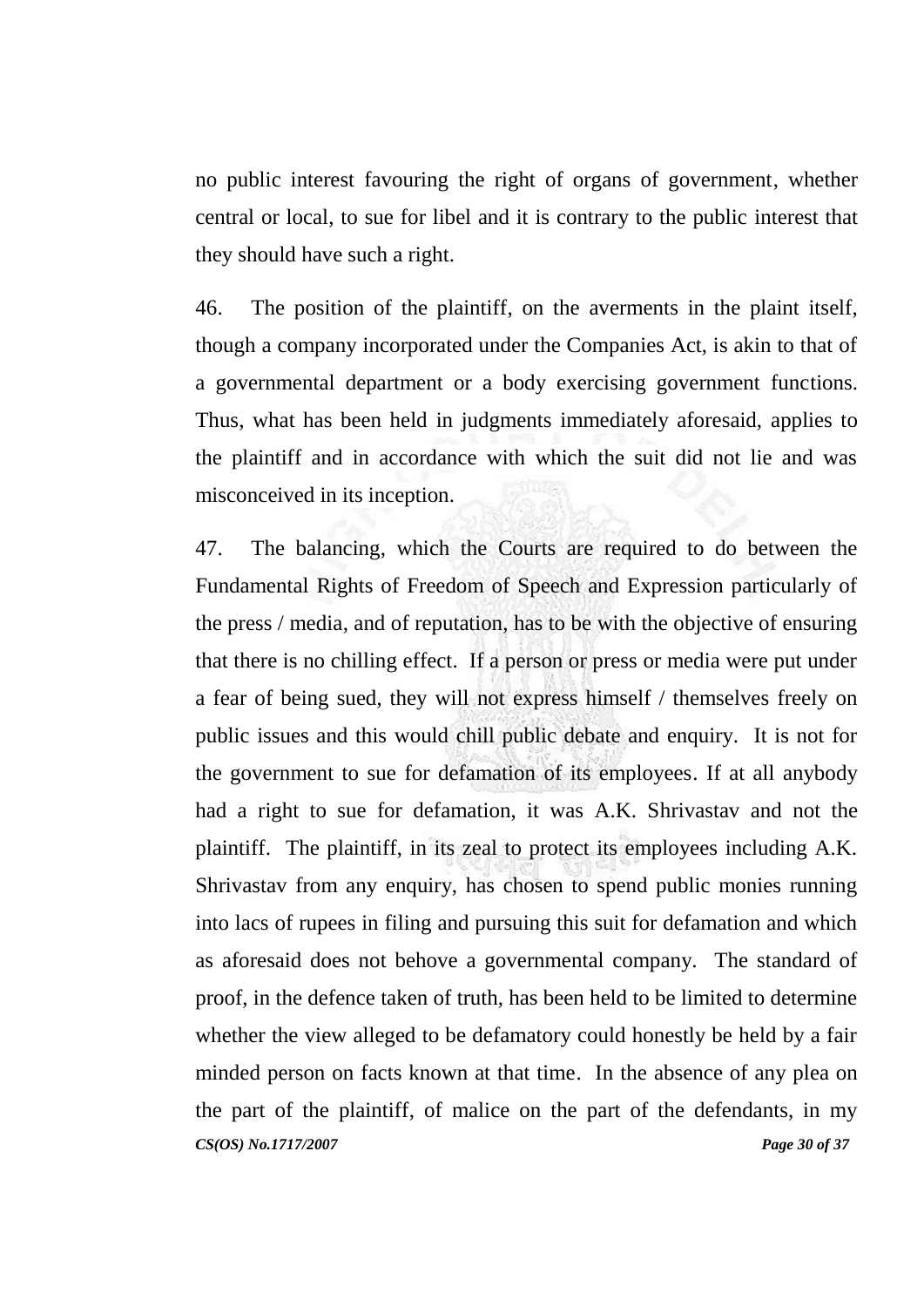opinion, there could be no iota of doubt in the mind of a fair minded person, now as well as at the time of alleged defamation, on the basis of the material telecast, of the complicity of the employees of the defendants in the rampant adulteration of milk. Adulteration of milk, a vital food product which is widely valued in our society as an essential ingredient especially for children, has always been a subject of public interest and public concern since it effects the health and well being. Courts of foreign jurisdiction have been evolving the defence, of responsible communication on matters of public interest, to the claims for defamation. Reference in this regard can be made to *Grant Vs. Torstar Corp.* MANU/SCCN/0058/2009 and to *Edward Taihakurei Durie Vs. Heta Gardiner* [2018] NZCA 278. The telecast qualifies as a responsible communication on a matter of public interest.

48. We are today living in an era of "Right to Information" with matters hitherto before inaccessible to the public becoming accessible to the public and ultimately leading to good governance. Recently, in *Yashwant Sinha Vs. Central Bureau of Investigation* 2019 SCC OnLine SC 517, the Supreme Court has gone to the extent of holding that the right to information prevails even over the Official Secrets Act, 1923 and / or that the Official Secrets Act has to be read harmoniously with the right to information. In this state of law, without the plaintiff pleading or proving to have suffered any defamation or consequence thereof, I would not be inclined to return a finding of defamation or even award nominal damages to the plaintiff against the defendants.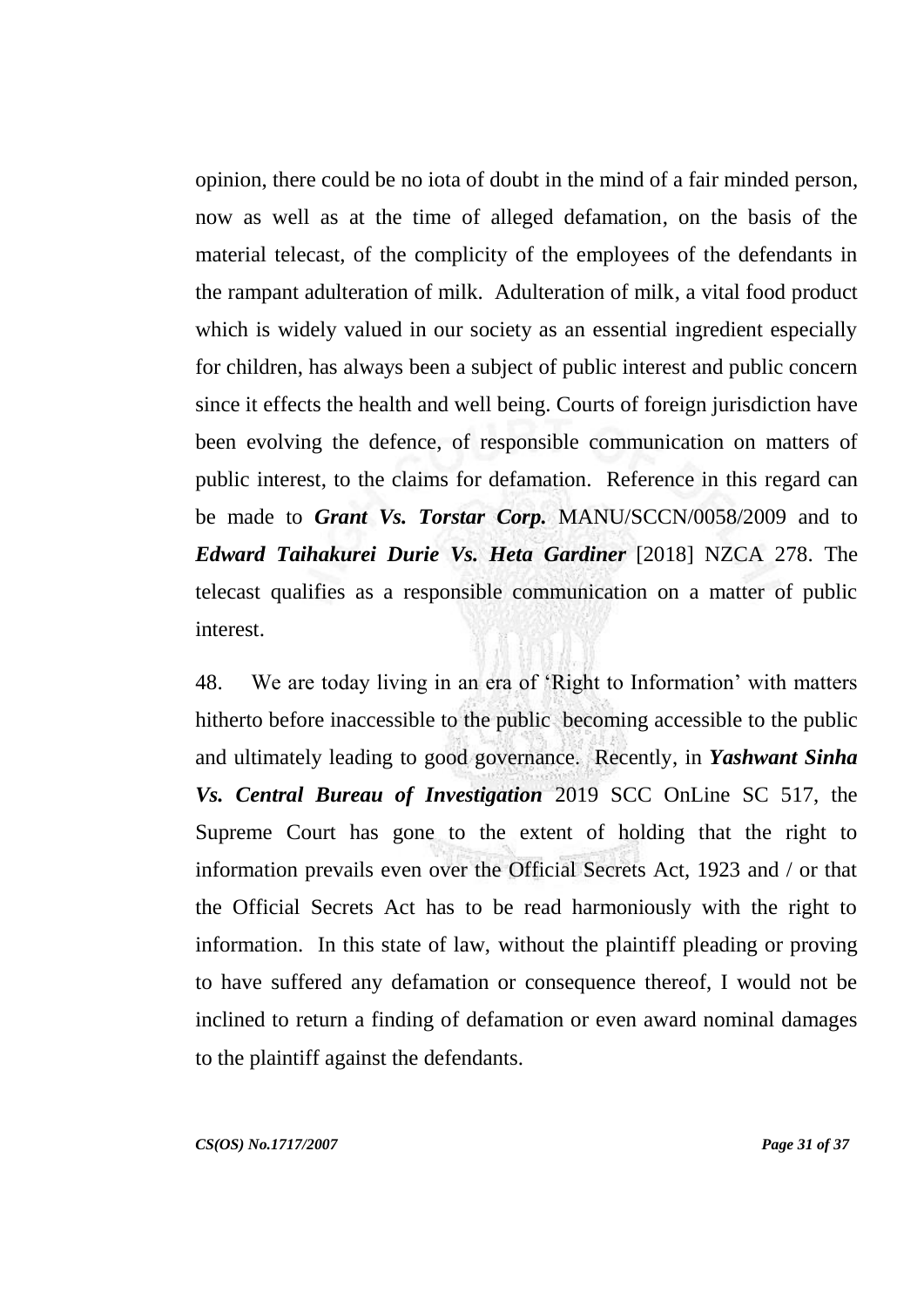*CS(OS) No.1717/2007 Page 32 of 37* 49. As far as the judgments referred to in the written arguments of the senior counsel for the plaintiff are concerned, *Hindustan Unilever Ltd.* supra which in turn refers to *South Hetton Coal Co.* and *Jameel (Mohammad)* supra, was a case of disparaging advertising. After holding the advertisement of the defendant therein to be disparaging the same class of goods of the plaintiff, the Division Bench dealt with the aspect of damages to be awarded. It was held that the reputation of a corporate body is capable of being and will not simply be something in which its Directors and shareholders may take pride, but an asset of positive value to it. It was found on the basis of evidence recorded, that the plaintiff's advertisements of the defendant therein conveyed that the plaintiff's product "DETTOL" caused damage to the skin and the same was beyond permissible puffing. It was thus held that though it will not be possible for a successful plaintiff in a disparagement or slander of goods action to quantify the extent of loss, there would necessary be an element of dynamism in this because of the nature of the product, the season it is sold in, the possible future or long term impact that may arise on account of the advertisement. However, this is not the position here. Not only has defamation of the plaintiff not been established but no loss or damage is pleaded or proved to have been caused to the plaintiff by the telecast. Moreover, the plaintiff as aforesaid is a government company and what has been held qua private company, would not apply to the plaintiff. For the same reason, *Union Benefit Guarantee Co. Ltd., Rookes, Broadway Approvals* and *Rustom K. Karanjia* supra, also do not apply. It is neither the plea nor the evidence that the impugned telecast was for the defendants to earn profit at the cost of the plaintiff. The defendants are not in the business of marketing or sale of milk, to, by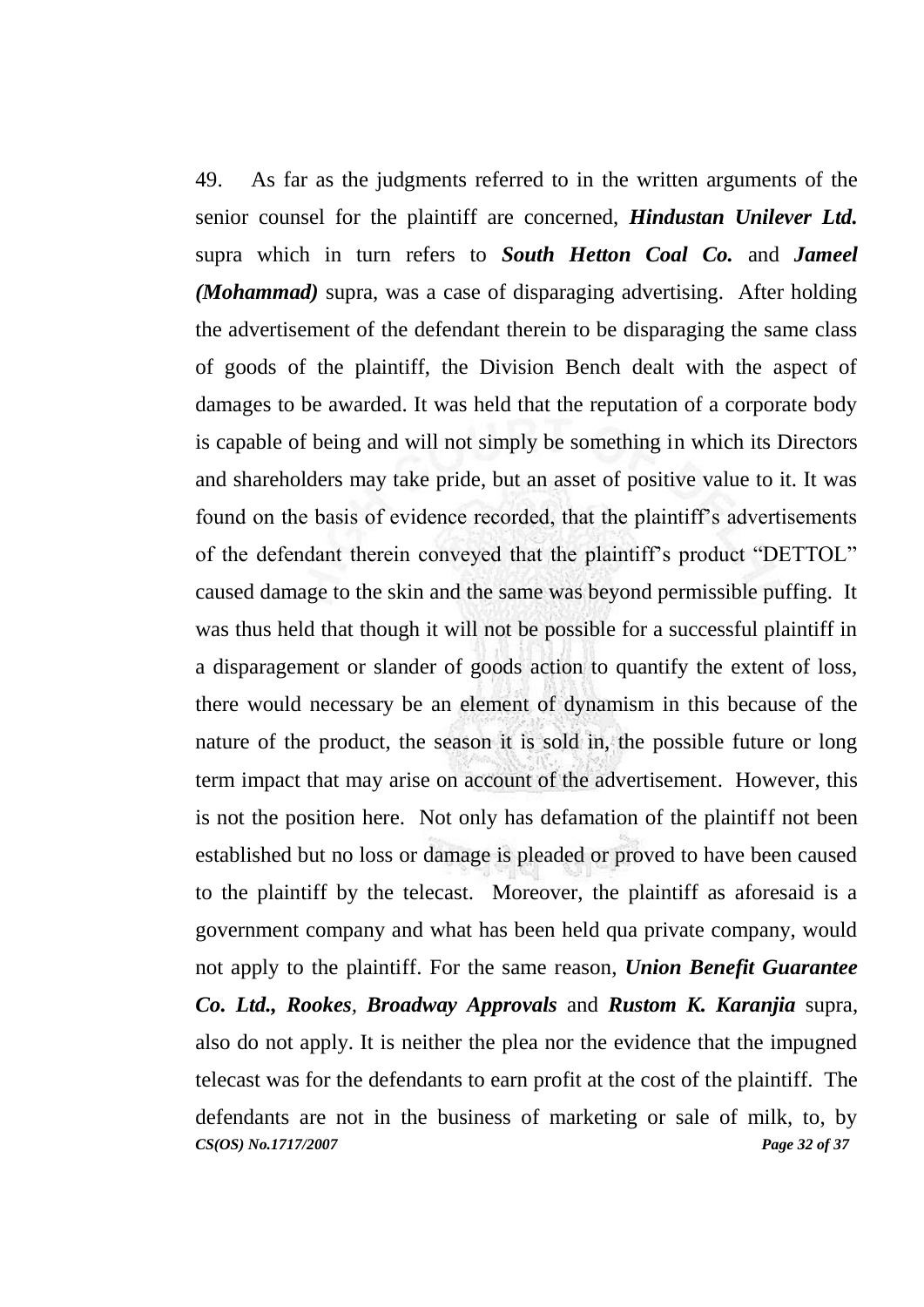claiming the milk of the plaintiff to be adulterated, benefit in sales of their own milk.

*CS(OS) No.1717/2007 Page 33 of 37* 50. In *Jawahar Lal Darda* supra referred to in the written arguments of the senior counsel for the defendants, the accused in the prosecution for the offence of defamation, believing the version of the Minister to be true had published the news report thereof. It was held that if the accused under bona fide belief of the version of the Minister to be true, published the report in good faith, it could not be said that they intended to harm the reputation of the complainant. It was further held that the report in respect of public conduct of public servants who were entrusted with public funds intended to be used for public good, was in public interest and the prosecution quashed. In *S. Rangarajan* supra also referred to in the written arguments of the senior counsel for the defendants, it was held i) freedom of speech under Article  $19(1)(a)$  means the right to express one's opinion by words of mouth, writing, printing, picture or in any other manner, and would thus include the freedom of communication and the right to propagate or publish opinion; ii) the communication of ideas could be made through any medium, newspaper, magazine or movie; iii) but this right is subject to reasonable restrictions on grounds set out under Article 19(2); iv) these restrictions intended to strike a proper balance between the liberty guaranteed and the social interest; v) there should be a compromise between the interest of freedom of expression and social interests; Court cannot simply balance the two interests as if they are of equal weight; Courts commitment to freedom of expression demands that it cannot be suppressed unless the situations created by allowing the freedom are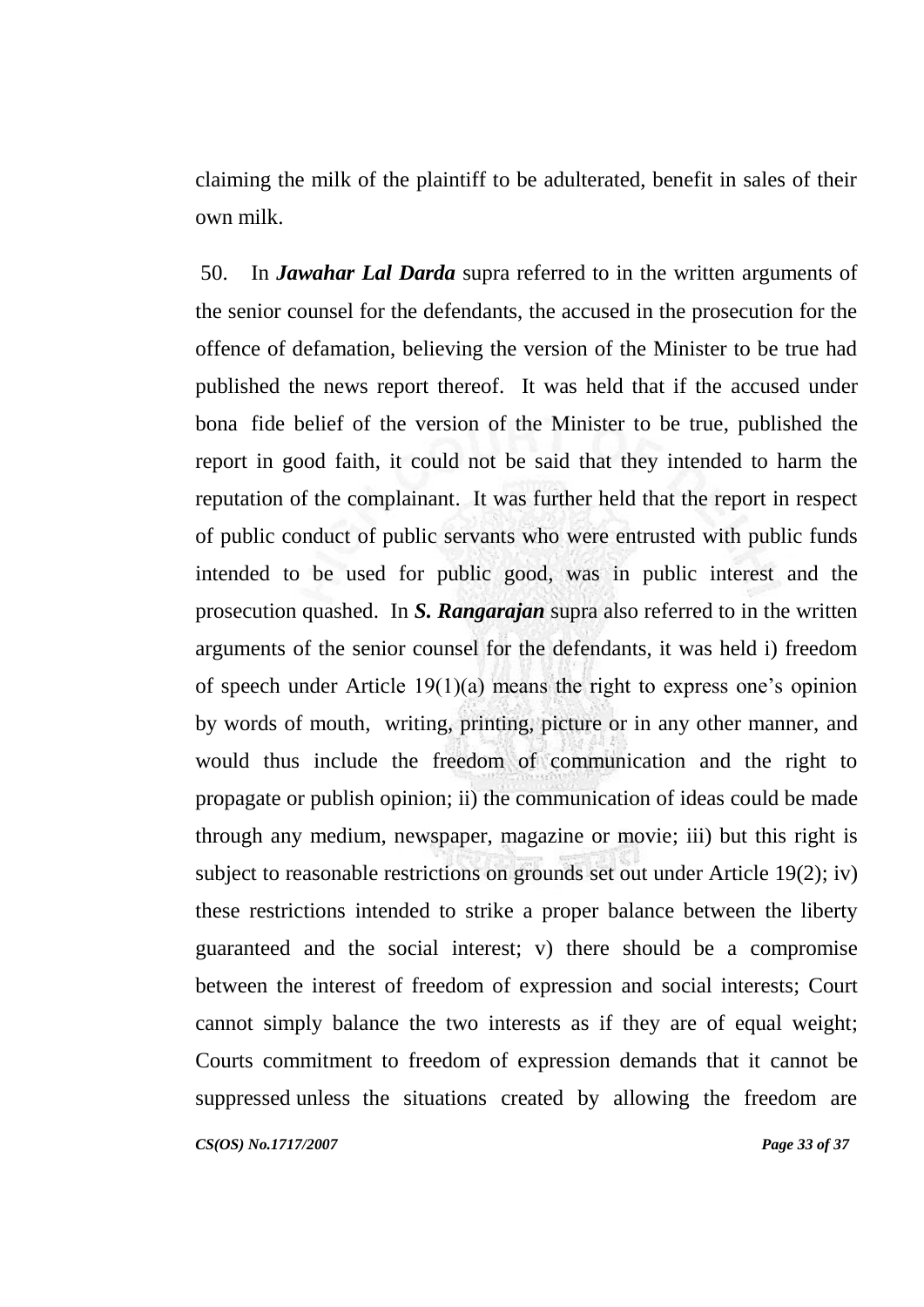pressing and the community interest is endangered; the anticipated danger should not be remote, conjectural or far fetched – it should have proximate and direct nexus with the expression; and, vi) democracy is a government by the people via open discussion; the democratic form of government demands from its citizens an active and intelligent participation in the affairs of the community; the public discussion with people participation is a basic feature and a rational process of democracy which distinguishes it from all other forms of government. Applying the said logic, in the absence of the plaintiff leading any evidence whatsoever of any person in whose eyes or esteem the plaintiff fell, it can by no means be said that there has been any proximate or direct nexus between the esteem in which the plaintiff is held by its patrons and the impugned telecast. The averments in the plaint, of defamation of the plaintiff, are mere conjectures of the plaintiff.

*CS(OS) No.1717/2007 Page 34 of 37* 51. This Court in *Mother Dairy Foods & Processing Ltd.* supra was concerned with an application for interim injunction restraining telecast, publication and showing on the website, of the programme titled "Inside Story- Safed Doodh Ka Kala Karobar" and for recovery of damages for defamation. The plaintiff Mother Dairy Foods & Processing Ltd., also a public sector enterprise engaged in the business of supply of milk and milk products, was aggrieved from the telecast investigating into how synthetic milk was being manufactured. While denying interim injunction restraining the telecast, it was *inter alia* held i) that the defendant's efforts in unearthing and bringing to the notice of public the menace of manufacturing of synthetic milk and its possible supply to leading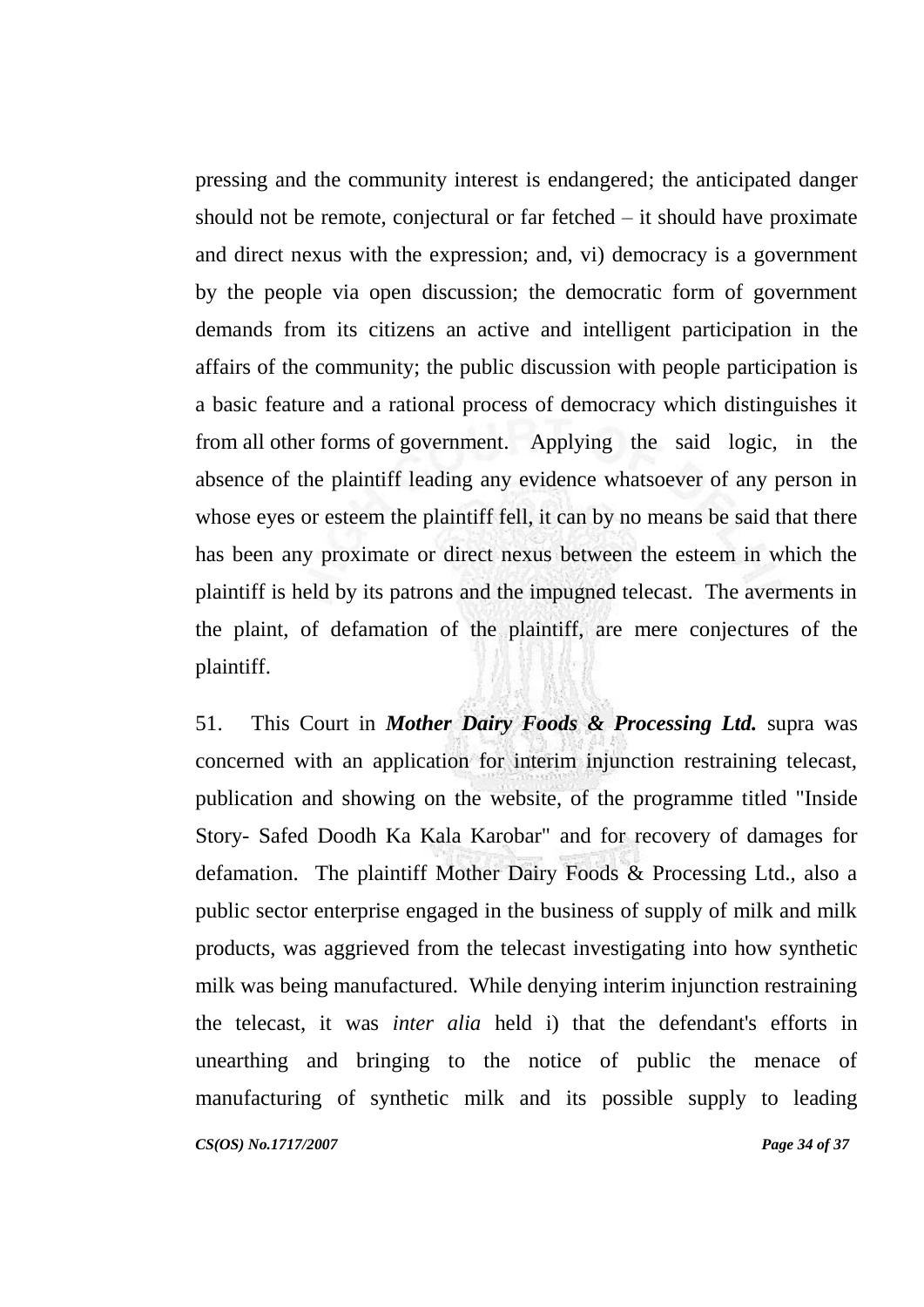manufacturers such as plaintiff was a laudable measure for public good; ii) though the requisite particulars were not given in the programme and no serious efforts or research appeared to have been undertaken, but it was the author's prerogative to decide the contents of the programme and the author has complete freedom regarding its composition; iii) the author has right to criticize in a scathing manner, lack of quality control tests or procedure and or ineffective processes and to bring out need for maintenance of standards to ensure quality; iv) media has the onerous responsibility to ensure that facts are verified and the matter is thoroughly investigated and researched; though this appeared to be missing in the impugned telecast but still keeping in view the larger interest, the interim injunction was denied. I find the suit to have been ultimately compromised.

*CS(OS) No.1717/2007 Page 35 of 37* 52. As far as the other judgments referred to in the written arguments of the senior counsel for the defendants are concerned, (i) in *Pushp Sharma*  supra aforesaid, it was held a) public figures and public institutions have to fulfil a very high threshold to seek injunctive relief in respect of alleged libel or defamation; b) those who fill public positions must not be too thin skinned in respect of references made upon them; c) the members of the public and citizens of this country expect news and fair comment as to whether a public institution functions properly; d) unless it is demonstrated at the threshold that the offending content is malicious or palpably false, an injunction should not be given; e) democracy presupposes robustness in debates, which often turns the spotlight on public figures and public institutions; f) if Courts are to routinely stifle debate, what cannot be done by law by the State can be achieved indirectly without satisfying exacting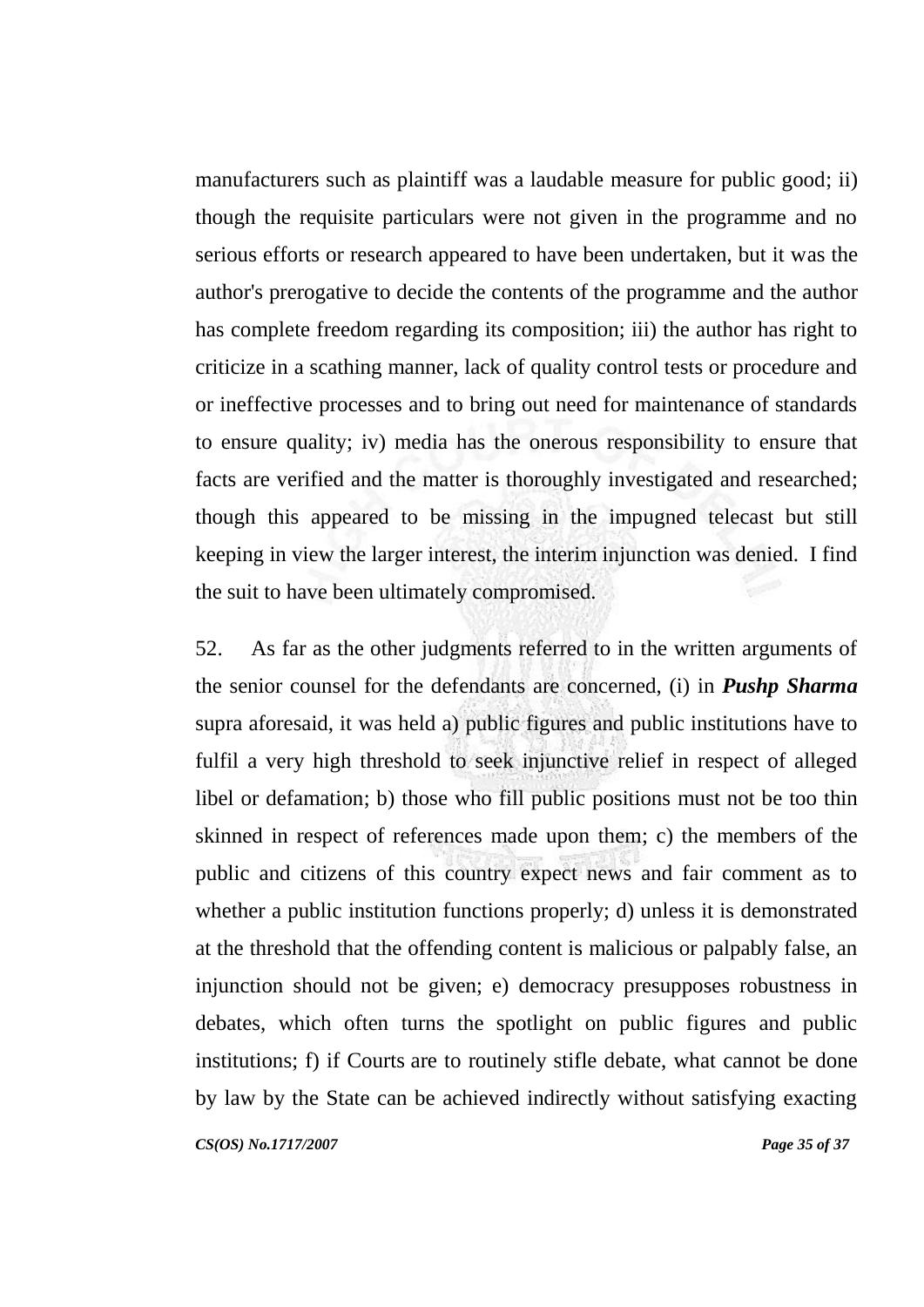constitutional standards that permit infractions on the valuable right to freedom of speech; and, (ii) *Khushwant Singh* supra was concerned with consideration of two competing interest, of a well known author to publish his autobiography where references were made to personal lives of public figures and the public figures claim for protection against such publications. It was held, a) freedom of the press extends to engaging in uninhibited debate about the involvement of public figures in public issues and events; b) once a matter is of public interest, the right to privacy no longer subsists and it becomes a legitimate subject for comment by press and media; c) in the case of public officials, the right to privacy or for that matter, the remedy of action for damages is simply not available with respect to their acts and conduct relevant to the discharge of their official duties – this is so even where the publication is based upon facts and statements which are not true, unless the official establishes that the publication was made with reckless disregard for truth; d) it would be enough for the defendant (member of the press of media) to prove that he acted after a reasonable verification of the facts; it is not necessary for him to prove what he has written is true; e) of course, where the publication is proved to have been actuated by malice or personal animosity, the defendant would have no defense and would be liable for damages; f) government, local authority and other organs and institutions exercising governmental cannot maintain a suit for damages for defaming them; and, g) people have a right to hold a particular view and express freely on the matter of public interest.

*CS(OS) No.1717/2007 Page 36 of 37* 53. No case of defamation of plaintiff having been made out, the question of plaintiff being entitled to recover any amount as damages, does not arise.